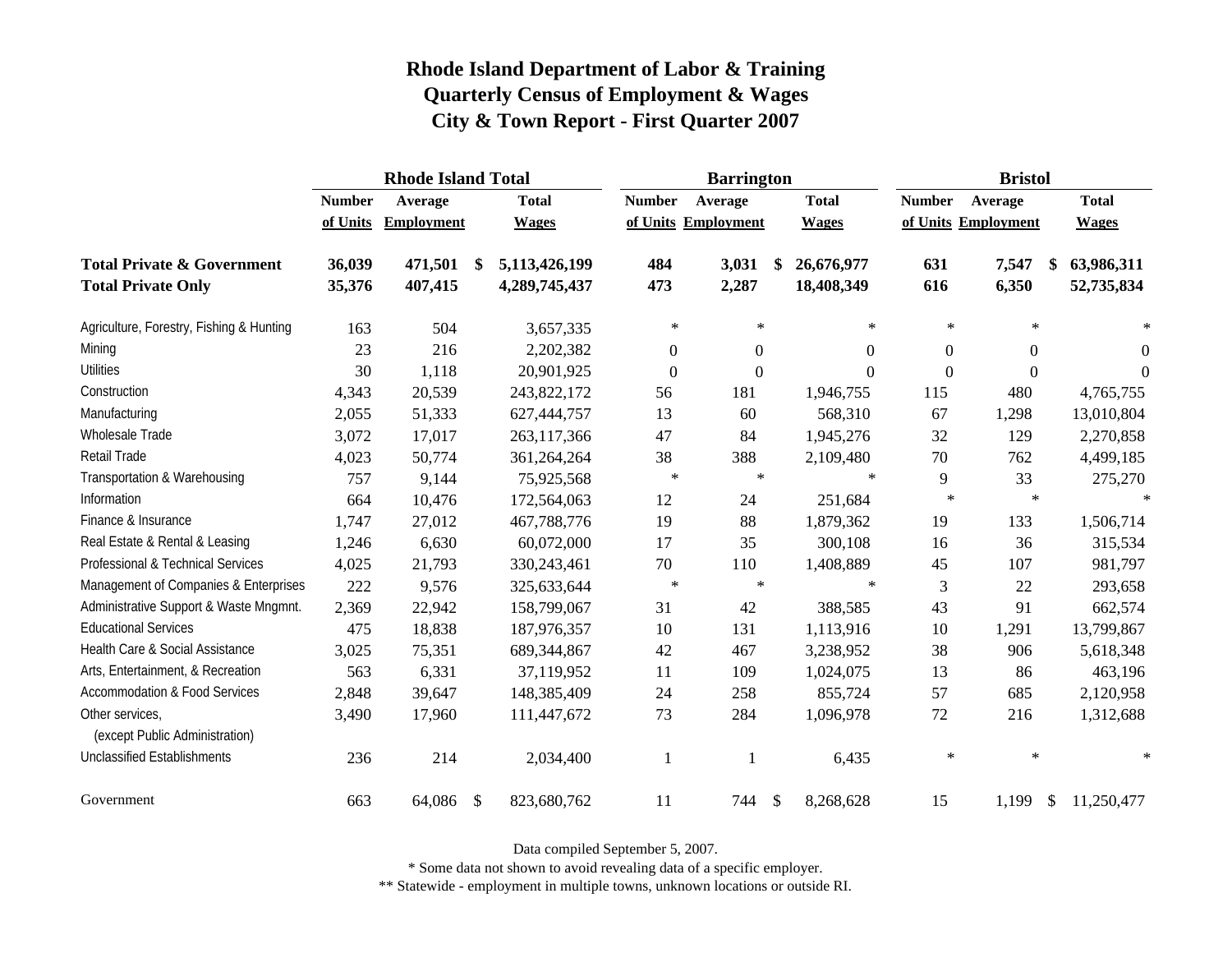|                                                   | <b>Burrillville</b> |                     |                           |              | <b>Central Falls</b> |                     |    |                  | <b>Charlestown</b> |                                |                |  |
|---------------------------------------------------|---------------------|---------------------|---------------------------|--------------|----------------------|---------------------|----|------------------|--------------------|--------------------------------|----------------|--|
|                                                   | <b>Number</b>       | Average             |                           | <b>Total</b> | <b>Number</b>        | Average             |    | <b>Total</b>     | <b>Number</b>      | Average                        | <b>Total</b>   |  |
|                                                   |                     | of Units Employment |                           | <b>Wages</b> |                      | of Units Employment |    | <b>Wages</b>     |                    | of Units Employment            | <b>Wages</b>   |  |
| <b>Total Private &amp; Government</b>             | 296                 | 2,791               | \$                        | 22,136,070   | 252                  | 3,082               | \$ | 25,744,960       | 254                | 1,518<br>\$                    | 12,756,291     |  |
| <b>Total Private Only</b>                         | 283                 | 2,160               |                           | 16,442,690   | 241                  | 2,204               |    | 16,336,731       | 242                | 1,352                          | 10,932,856     |  |
| Agriculture, Forestry, Fishing & Hunting          | $\ast$              | $\ast$              |                           | $\ast$       | $\mathbf{0}$         | $\boldsymbol{0}$    |    | $\boldsymbol{0}$ | $\boldsymbol{0}$   | $\boldsymbol{0}$               | $\overline{0}$ |  |
| Mining                                            | $\boldsymbol{0}$    | $\boldsymbol{0}$    |                           | $\Omega$     | $\Omega$             | $\theta$            |    | $\Omega$         | $\ast$             | $\star$                        |                |  |
| <b>Utilities</b>                                  | 3                   | 45                  |                           | 900,360      | $\Omega$             | $\overline{0}$      |    | $\Omega$         | $\overline{0}$     | $\boldsymbol{0}$               | $\theta$       |  |
| Construction                                      | 70                  | 229                 |                           | 2,376,342    | 27                   | 140                 |    | 1,193,069        | 60                 | 192                            | 1,871,209      |  |
| Manufacturing                                     | 9                   | 373                 |                           | 3,675,440    | 34                   | 712                 |    | 6,108,447        | 6                  | 311                            | 3,024,605      |  |
| Wholesale Trade                                   | 21                  | 37                  |                           | 483,302      | 10                   | 91                  |    | 859,460          | 12                 | 36                             | 619,122        |  |
| Retail Trade                                      | 16                  | 160                 |                           | 746,820      | 35                   | 193                 |    | 1,178,665        | 25                 | 127                            | 746,964        |  |
| Transportation & Warehousing                      | $\ast$              | $\ast$              |                           | $\ast$       | $\sqrt{5}$           | 78                  |    | 399,407          | $\ast$             | $\ast$                         | $\ast$         |  |
| Information                                       | 7                   | 23                  |                           | 160,129      | $\boldsymbol{0}$     | $\overline{0}$      |    | $\Omega$         | 5                  | 19                             | 105,466        |  |
| Finance & Insurance                               | 7                   | 15                  |                           | 186,401      | 15                   | 82                  |    | 663,344          | 4                  | 27                             | 457,779        |  |
| Real Estate & Rental & Leasing                    | 8                   | 13                  |                           | 66,446       | 7                    | 53                  |    | 313,610          | 10                 | 19                             | 170,365        |  |
| Professional & Technical Services                 | 18                  | 60                  |                           | 681,960      | 11                   | 29                  |    | 167,152          | 22                 | 92                             | 862,953        |  |
| Management of Companies & Enterprises             | $\ast$              | $\ast$              |                           | $\ast$       | $\theta$             | $\mathbf{0}$        |    | $\Omega$         | $\overline{0}$     | $\boldsymbol{0}$               | $\theta$       |  |
| Administrative Support & Waste Mngmnt.            | 18                  | 63                  |                           | 415,287      | 13                   | 281                 |    | 2,250,186        | 25                 | 45                             | 322,569        |  |
| <b>Educational Services</b>                       | 6                   | 37                  |                           | 149,299      | $\ast$               | $\ast$              |    | $\ast$           | $\mathbf{0}$       | $\boldsymbol{0}$               | $\Omega$       |  |
| Health Care & Social Assistance                   | 18                  | 492                 |                           | 3,233,064    | 20                   | 241                 |    | 1,594,058        | 17                 | 192                            | 1,360,265      |  |
| Arts, Entertainment, & Recreation                 | 6                   | 19                  |                           | 92,394       | $\ast$               | $\ast$              |    | $\ast$           | $\ast$             | $\ast$                         | $\ast$         |  |
| Accommodation & Food Services                     | 27                  | 384                 |                           | 1,258,047    | 30                   | 156                 |    | 570,262          | 21                 | 106                            | 363,827        |  |
| Other services,<br>(except Public Administration) | 41                  | 186                 |                           | 1,803,689    | 32                   | 115                 |    | 644,827          | 18                 | 34                             | 167,663        |  |
| <b>Unclassified Establishments</b>                | $\overline{0}$      | $\boldsymbol{0}$    |                           | $\theta$     | $\ast$               | $\ast$              |    | $\ast$           | $\overline{2}$     | $\mathfrak{2}$                 | 3,616          |  |
| Government                                        | 13                  | 629                 | $\boldsymbol{\mathsf{S}}$ | 5,693,380    | 11                   | 878                 | \$ | 9,408,229        | 12                 | 168<br>$\sqrt[6]{\frac{1}{2}}$ | 1,823,435      |  |

Data compiled September 5, 2007.

\* Some data not shown to avoid revealing data of a specific employer.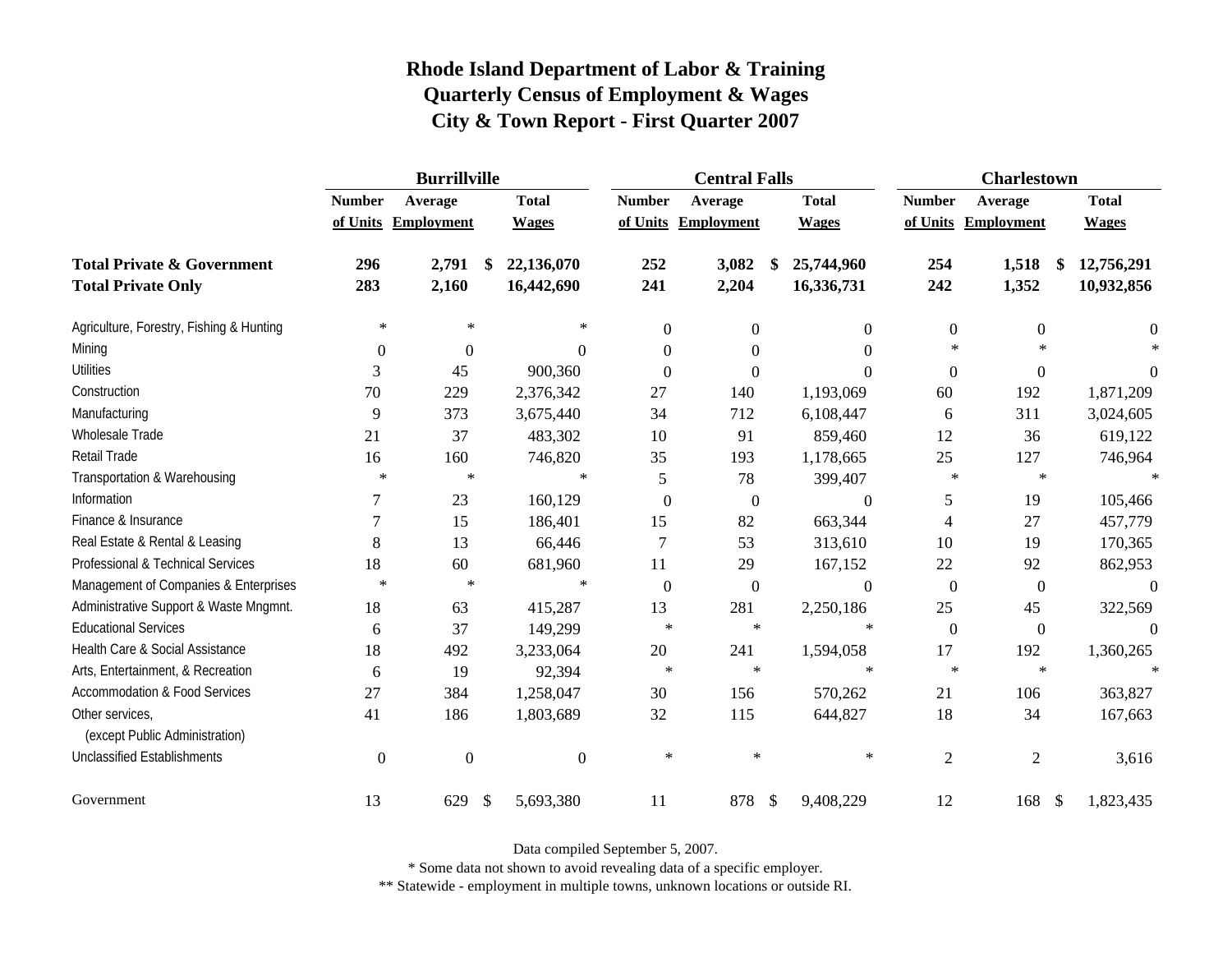|                                                   | Coventry       |                        |              |               | <b>Cranston</b>     |              | <b>Cumberland</b> |                     |                  |
|---------------------------------------------------|----------------|------------------------|--------------|---------------|---------------------|--------------|-------------------|---------------------|------------------|
|                                                   | <b>Number</b>  | Average                | <b>Total</b> | <b>Number</b> | Average             | <b>Total</b> | <b>Number</b>     | Average             | <b>Total</b>     |
|                                                   |                | of Units Employment    | <b>Wages</b> |               | of Units Employment | <b>Wages</b> |                   | of Units Employment | <b>Wages</b>     |
| <b>Total Private &amp; Government</b>             | 779            | 8,061<br>\$            | 62,286,069   | 2,635         | 36,552              | 359,394,982  | 901               | 9,760               | 88,511,199<br>\$ |
| <b>Total Private Only</b>                         | 761            | 6,677                  | 48,412,717   | 2,615         | 29,469              | 264,882,258  | 885               | 8,296               | 76,319,014       |
| Agriculture, Forestry, Fishing & Hunting          | $\ast$         | $\ast$                 | $\ast$       | $\ast$        | $\ast$              | $\ast$       | $\ast$            | $\ast$              | $\ast$           |
| Mining                                            | $\Omega$       | $\Omega$               | $\Omega$     | $\ast$        | $\ast$              | $\ast$       | $\ast$            | $\star$             | $\ast$           |
| <b>Utilities</b>                                  | $\overline{0}$ | $\theta$               | $\Omega$     | $\ast$        | $\ast$              | $\star$      | $\ast$            | $\star$             | $\ast$           |
| Construction                                      | 175            | 589                    | 5,444,199    | 318           | 1,424               | 16,137,701   | 144               | 856                 | 10,587,489       |
| Manufacturing                                     | 47             | 797                    | 10,726,301   | 194           | 4,594               | 55,682,824   | 46                | 1,727               | 16,590,547       |
| <b>Wholesale Trade</b>                            | 51             | 225                    | 2,695,311    | 204           | 1,760               | 22,141,099   | 94                | 844                 | 11,033,235       |
| Retail Trade                                      | 95             | 1,615                  | 9,876,021    | 317           | 4,419               | 28,354,599   | 79                | 948                 | 5,187,703        |
| Transportation & Warehousing                      | 16             | 318                    | 1,973,813    | 60            | 680                 | 6,736,858    | 23                | 430                 | 4,111,683        |
| Information                                       | 7              | 25                     | 250,242      | 29            | 1,452               | 24,102,687   | 22                | 130                 | 807,761          |
| Finance & Insurance                               | 24             | 127                    | 1,061,639    | 152           | 1,293               | 15,266,596   | 41                | 246                 | 5,477,558        |
| Real Estate & Rental & Leasing                    | 27             | 89                     | 599,605      | 105           | 590                 | 6,036,937    | 37                | 110                 | 977,039          |
| Professional & Technical Services                 | 57             | 181                    | 1,747,580    | 270           | 1,646               | 20,170,012   | 86                | 349                 | 4,282,535        |
| Management of Companies & Enterprises             | 3              | 52                     | 501,132      | 15            | 300                 | 3,991,804    | 3                 | 5                   | 105,414          |
| Administrative Support & Waste Mngmnt.            | 59             | 158                    | 1,157,142    | 183           | 2,486               | 14,723,803   | 50                | 115                 | 943,962          |
| <b>Educational Services</b>                       | $\tau$         | 109                    | 573,062      | 36            | 408                 | 2,729,702    | 9                 | 111                 | 479,325          |
| Health Care & Social Assistance                   | 39             | 942                    | 6,495,047    | 256           | 3,851               | 27,738,968   | 80                | 1,062               | 7,798,594        |
| Arts, Entertainment, & Recreation                 | 8              | 52                     | 96,500       | 28            | 213                 | 897,336      | 11                | 65                  | 292,396          |
| Accommodation & Food Services                     | 69             | 1,085                  | 3,482,365    | 181           | 2,732               | 9,703,342    | 54                | 589                 | 1,776,660        |
| Other services,<br>(except Public Administration) | 73             | 300                    | 1,699,622    | 252           | 1,543               | 9,417,500    | 101               | 545                 | 3,274,372        |
| <b>Unclassified Establishments</b>                | $\ast$         | $\ast$                 | $\ast$       | 6             | 6                   | 25,553       | $\overline{2}$    | $\overline{c}$      | 10,800           |
| Government                                        | 18             | 1,387<br>$\mathcal{S}$ | 13,873,352   | 20            | 7,081 \$            | 94,512,724   | 16                | $1,464$ \$          | 12,192,185       |

Data compiled September 5, 2007.

\* Some data not shown to avoid revealing data of a specific employer.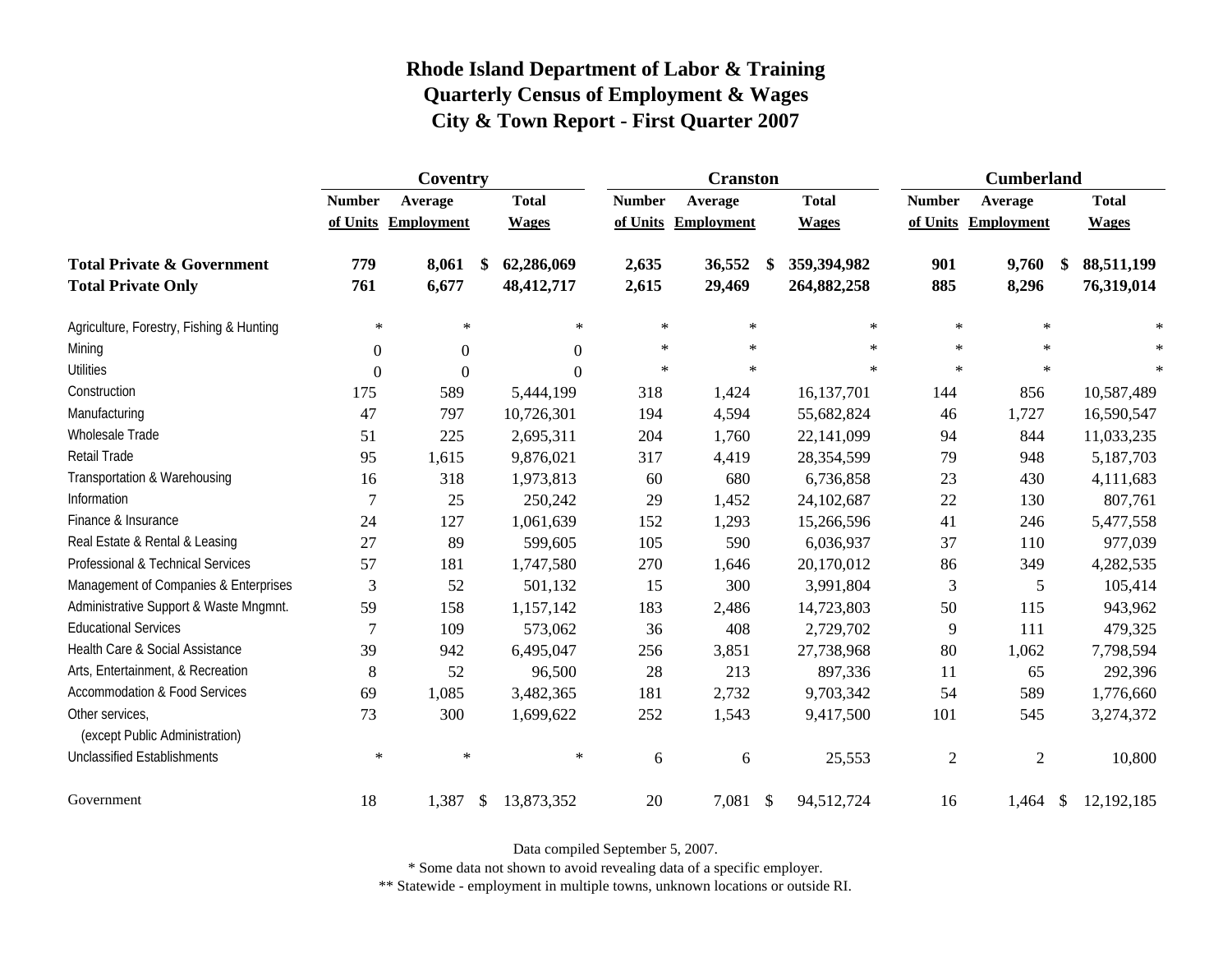|                                                   | <b>East Greenwich</b> |                     |                           |              | <b>East Providence</b> |                     |    |              | <b>Exeter</b>    |                     |              |  |
|---------------------------------------------------|-----------------------|---------------------|---------------------------|--------------|------------------------|---------------------|----|--------------|------------------|---------------------|--------------|--|
|                                                   | <b>Number</b>         | Average             |                           | <b>Total</b> | <b>Number</b>          | Average             |    | <b>Total</b> | <b>Number</b>    | Average             | <b>Total</b> |  |
|                                                   |                       | of Units Employment |                           | <b>Wages</b> |                        | of Units Employment |    | <b>Wages</b> |                  | of Units Employment | <b>Wages</b> |  |
| <b>Total Private &amp; Government</b>             | 766                   | 7,123               | \$                        | 70,003,713   | 1,564                  | 23,144              | \$ | 223,860,540  | 189              | $1,216$ \$          | 8,079,031    |  |
| <b>Total Private Only</b>                         | 752                   | 6,374               |                           | 62,442,840   | 1,545                  | 21,233              |    | 198,311,329  | 183              | 1,129               | 7,444,838    |  |
| Agriculture, Forestry, Fishing & Hunting          | $\ast$                | $\ast$              |                           | $\ast$       | $\theta$               | $\boldsymbol{0}$    |    | $\Omega$     | 8                | 85                  | 456,721      |  |
| Mining                                            | $\Omega$              | $\boldsymbol{0}$    |                           | $\theta$     | $\theta$               | $\mathbf{0}$        |    | $\Omega$     | $\overline{0}$   | $\theta$            | $\Omega$     |  |
| <b>Utilities</b>                                  | $\theta$              | $\overline{0}$      |                           | $\Omega$     | $\overline{0}$         | $\boldsymbol{0}$    |    | $\Omega$     | $\boldsymbol{0}$ | $\boldsymbol{0}$    | $\Omega$     |  |
| Construction                                      | 54                    | 290                 |                           | 3,248,290    | 229                    | 1,263               |    | 18,515,648   | 31               | 76                  | 719,124      |  |
| Manufacturing                                     | 27                    | 847                 |                           | 9,168,795    | 118                    | 2,784               |    | 27,494,826   | 11               | 38                  | 679,030      |  |
| Wholesale Trade                                   | 81                    | 363                 |                           | 8,342,139    | 121                    | 1,335               |    | 16,920,014   | 11               | 61                  | 554,658      |  |
| Retail Trade                                      | 74                    | 744                 |                           | 5,527,657    | 143                    | 1,910               |    | 13,442,727   | 17               | 74                  | 442,231      |  |
| Transportation & Warehousing                      | $\ast$                | $\ast$              |                           | $\ast$       | 32                     | 149                 |    | 1,383,103    | 8                | 75                  | 367,376      |  |
| Information                                       | 20                    | 33                  |                           | 505,390      | 26                     | 404                 |    | 5,440,326    | $\ast$           | $\ast$              |              |  |
| Finance & Insurance                               | 57                    | 483                 |                           | 5,825,813    | 126                    | 3,879               |    | 39,889,548   | $\ast$           | $\ast$              |              |  |
| Real Estate & Rental & Leasing                    | 36                    | 152                 |                           | 1,504,128    | 53                     | 247                 |    | 2,295,622    | $\ast$           | $\ast$              |              |  |
| Professional & Technical Services                 | 106                   | 525                 |                           | 10,294,760   | 164                    | 1,253               |    | 15,079,677   | 19               | 47                  | 560,515      |  |
| Management of Companies & Enterprises             | $\overline{4}$        | 42                  |                           | 689,215      | $\tau$                 | 101                 |    | 791,133      | $\boldsymbol{0}$ | $\boldsymbol{0}$    | $\Omega$     |  |
| Administrative Support & Waste Mngmnt.            | 42                    | 140                 |                           | 1,253,106    | 100                    | 976                 |    | 6,019,155    | 19               | 116                 | 1,109,645    |  |
| <b>Educational Services</b>                       | 13                    | 217                 |                           | 1,430,454    | 19                     | 659                 |    | 5,521,072    | $\overline{4}$   | 17                  | 157,631      |  |
| Health Care & Social Assistance                   | 87                    | 1,037               |                           | 8,587,848    | 141                    | 3,763               |    | 34,175,810   | 12               | 207                 | 1,456,945    |  |
| Arts, Entertainment, & Recreation                 | 15                    | 97                  |                           | 492,910      | 21                     | 386                 |    | 1,581,661    | $\ast$           | $\ast$              | $\ast$       |  |
| <b>Accommodation &amp; Food Services</b>          | 55                    | 1,002               |                           | 3,437,045    | 104                    | 1,427               |    | 4,701,435    | 11               | 127                 | 405,618      |  |
| Other services,<br>(except Public Administration) | 69                    | 292                 |                           | 1,309,961    | 138                    | 696                 |    | 5,032,981    | 17               | 37                  | 165,878      |  |
| <b>Unclassified Establishments</b>                | 3                     | $\mathfrak{2}$      |                           | 15,556       | 3                      |                     |    | 26,591       | $\overline{0}$   | $\mathbf{0}$        | $\Omega$     |  |
| Government                                        | 14                    | 750                 | $\boldsymbol{\mathsf{S}}$ | 7,560,873    | 19                     | $1,911$ \$          |    | 25,549,211   | 6                | 86 \$               | 634,193      |  |

Data compiled September 5, 2007.

\* Some data not shown to avoid revealing data of a specific employer.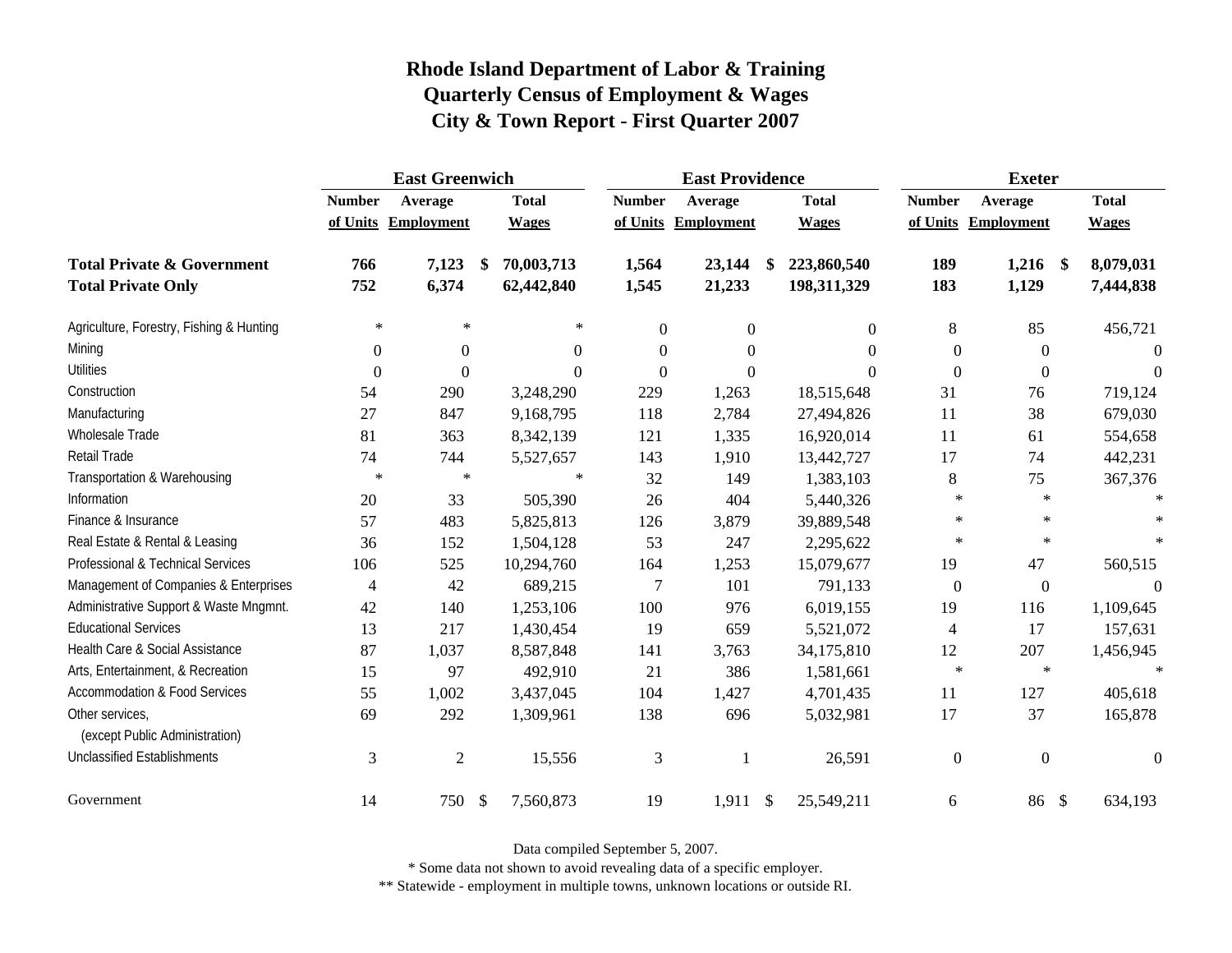|                                                   | Foster           |                     |                 |                | Glocester    |                  | Hopkinton      |                                    |              |  |
|---------------------------------------------------|------------------|---------------------|-----------------|----------------|--------------|------------------|----------------|------------------------------------|--------------|--|
|                                                   | <b>Number</b>    | Average             | <b>Total</b>    | <b>Number</b>  | Average      | <b>Total</b>     | <b>Number</b>  | Average                            | <b>Total</b> |  |
|                                                   |                  | of Units Employment | <b>Wages</b>    | of Units       | Employment   | <b>Wages</b>     |                | of Units Employment                | <b>Wages</b> |  |
| <b>Total Private &amp; Government</b>             | 104              | 417                 | \$<br>2,984,137 | 217            | 1,588        | 13,895,811<br>\$ | 200            | 1,154<br>$\boldsymbol{\mathsf{s}}$ | 8,883,068    |  |
| <b>Total Private Only</b>                         | 99               | 318                 | 2,126,163       | 202            | 1,080        | 7,908,152        | 191            | 1,052                              | 7,921,488    |  |
| Agriculture, Forestry, Fishing & Hunting          | 4                | 20                  | 105,796         | $\ast$         | $\ast$       | $\ast$           | $\star$        | $\star$                            |              |  |
| Mining                                            | $\theta$         | $\theta$            | $\Omega$        | $\ast$         | $\ast$       | $\ast$           | $\ast$         | $\ast$                             |              |  |
| <b>Utilities</b>                                  | $\boldsymbol{0}$ | $\boldsymbol{0}$    | $\Omega$        | $\overline{0}$ | $\mathbf{0}$ | $\Omega$         | $\mathbf{0}$   | $\boldsymbol{0}$                   | $\theta$     |  |
| Construction                                      | 29               | 69                  | 679,234         | 64             | 125          | 1,147,548        | 61             | 168                                | 1,555,501    |  |
| Manufacturing                                     | 6                | 14                  | 59,198          | $\ast$         | $\ast$       | $\ast$           | 15             | 345                                | 3,081,966    |  |
| Wholesale Trade                                   | ∗                | $\ast$              | $\ast$          | 7              | 11           | 174,881          | 10             | 18                                 | 314,182      |  |
| Retail Trade                                      | $\ast$           | $\ast$              | $\ast$          | 23             | 205          | 1,026,536        | 16             | 104                                | 457,674      |  |
| Transportation & Warehousing                      | $\ast$           | $\ast$              | $\ast$          | $\,8\,$        | 66           | 538,558          | $\overline{4}$ | 18                                 | 196,592      |  |
| Information                                       | 3                | 17                  | 81,384          | 4              | 17           | 80,483           | $\ast$         | $\ast$                             |              |  |
| Finance & Insurance                               | $\ast$           | $\ast$              | $\ast$          | 6              | 24           | 291,820          | $\ast$         | $\ast$                             |              |  |
| Real Estate & Rental & Leasing                    | $\ast$           | $\ast$              | $\ast$          | $\star$        | $\ast$       | $\ast$           | 5              | 9                                  | 40,489       |  |
| Professional & Technical Services                 | 10               | 17                  | 263,515         | 12             | $72\,$       | 1,191,631        | 10             | 24                                 | 375,235      |  |
| Management of Companies & Enterprises             | $\boldsymbol{0}$ | $\boldsymbol{0}$    | $\Omega$        | $\ast$         | $\ast$       | $\ast$           | $\overline{0}$ | $\overline{0}$                     | $\Omega$     |  |
| Administrative Support & Waste Mngmnt.            | 12               | 12                  | 44,205          | 13             | 17           | 115,835          | 17             | 21                                 | 168,846      |  |
| <b>Educational Services</b>                       | $\overline{0}$   | $\boldsymbol{0}$    | $\Omega$        | $\ast$         | $\ast$       | $\ast$           | $\ast$         | $\star$                            | $\mathbf{x}$ |  |
| Health Care & Social Assistance                   | 6                | 51                  | 426,741         | 12             | 315          | 2,349,544        | 15             | 172                                | 1,079,220    |  |
| Arts, Entertainment, & Recreation                 | $\ast$           | $\ast$              | $\ast$          | 3              | 10           | 77,925           | 5              | 58                                 | 208,272      |  |
| Accommodation & Food Services                     | 8                | 36                  | 78,901          | 17             | 136          | 365,717          | 7              | 42                                 | 140,336      |  |
| Other services,<br>(except Public Administration) | 5                | 11                  | 76,301          | 23             | 53           | 305,555          | 12             | 37                                 | 109,833      |  |
| <b>Unclassified Establishments</b>                | $\overline{0}$   | $\overline{0}$      | $\theta$        | $\theta$       | $\mathbf{0}$ | $\boldsymbol{0}$ | $\mathbf{0}$   | $\boldsymbol{0}$                   | $\Omega$     |  |
| Government                                        | 5                | $100 - $$           | 857,974         | 15             | 510 \$       | 5,987,659        | 9              | 103<br>$\mathcal{S}$               | 961,580      |  |

Data compiled September 5, 2007.

\* Some data not shown to avoid revealing data of a specific employer.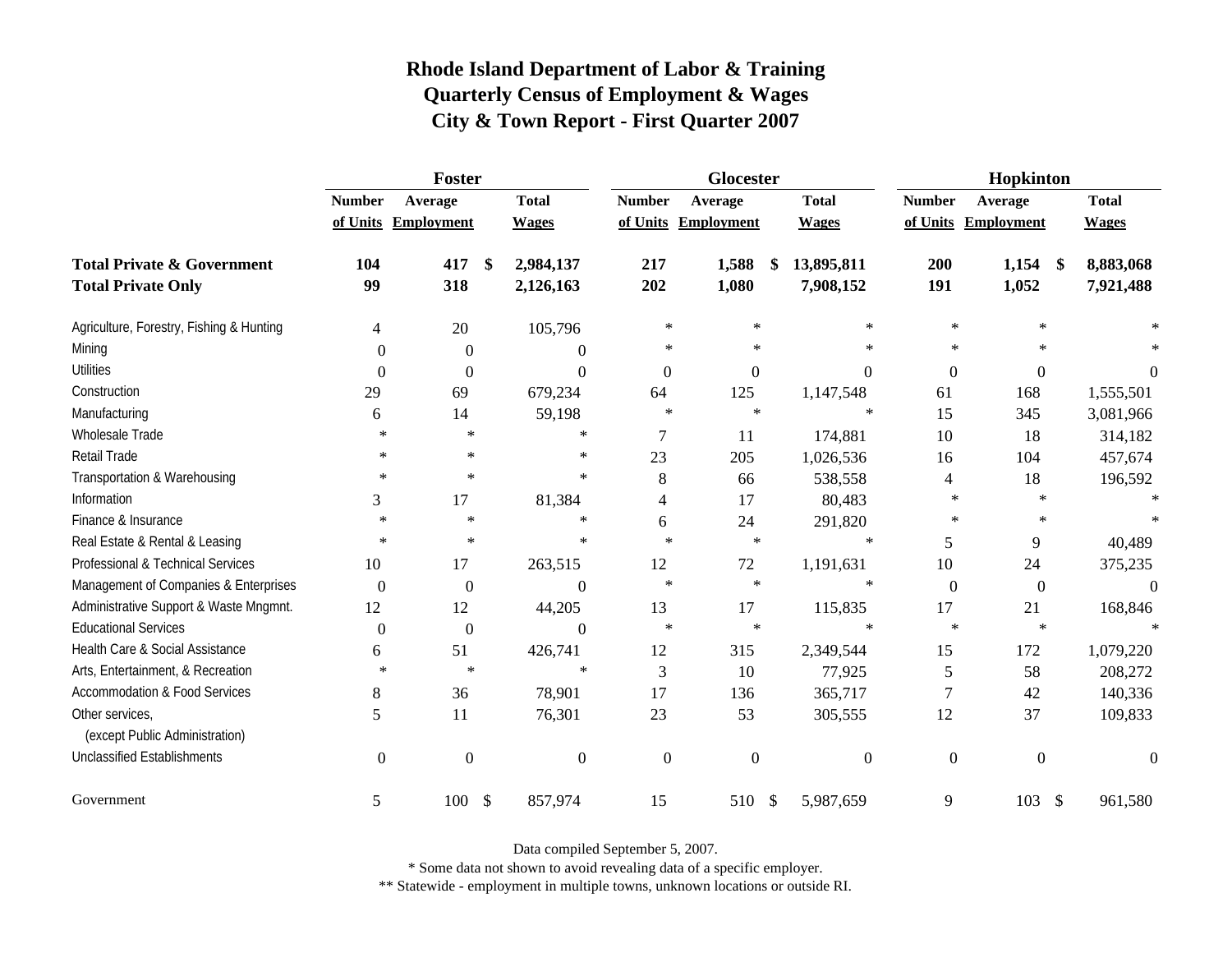|                                                   | <b>Jamestown</b> |                     |                |               | <b>Johnston</b>     |    |              |                | Lincoln          |              |  |  |
|---------------------------------------------------|------------------|---------------------|----------------|---------------|---------------------|----|--------------|----------------|------------------|--------------|--|--|
|                                                   | <b>Number</b>    | Average             | <b>Total</b>   | <b>Number</b> | Average             |    | <b>Total</b> | <b>Number</b>  | Average          | <b>Total</b> |  |  |
|                                                   |                  | of Units Employment | <b>Wages</b>   |               | of Units Employment |    | <b>Wages</b> | of Units       | Employment       | <b>Wages</b> |  |  |
| <b>Total Private &amp; Government</b>             | 218              | 1,072<br>\$         | 9,178,797      | 1,138         | 11,437              | \$ | 117,406,146  | 799            | 14,901<br>\$     | 190,565,122  |  |  |
| <b>Total Private Only</b>                         | 206              | 817                 | 6,646,237      | 1,125         | 10,302              |    | 108,146,401  | 778            | 13,555           | 174,748,812  |  |  |
| Agriculture, Forestry, Fishing & Hunting          | 3                | 6                   | 43,876         | $\ast$        | $\ast$              |    | $\ast$       | $\ast$         | $\ast$           | $\ast$       |  |  |
| Mining                                            | $\Omega$         | $\theta$            | $\overline{0}$ | $\ast$        | $\ast$              |    | $\ast$       | $\mathbf{0}$   | $\boldsymbol{0}$ | $\theta$     |  |  |
| <b>Utilities</b>                                  | $\Omega$         | $\theta$            | $\theta$       | $\ast$        | $\ast$              |    | $\ast$       | $\star$        | $\star$          |              |  |  |
| Construction                                      | 40               | 97                  | 883,317        | 203           | 861                 |    | 10,644,325   | 103            | 835              | 10,611,045   |  |  |
| Manufacturing                                     | 4                | $\tau$              | 50,882         | 96            | 1,356               |    | 10,164,388   | 56             | 2,829            | 32,634,522   |  |  |
| Wholesale Trade                                   | 18               | 36                  | 707,986        | 58            | 340                 |    | 4,122,539    | 83             | 756              | 8,616,289    |  |  |
| <b>Retail Trade</b>                               | 14               | 88                  | 437,014        | 138           | 1,452               |    | 9,848,544    | 62             | 1,002            | 31,918,457   |  |  |
| Transportation & Warehousing                      | 5                | $\overline{c}$      | 124,700        | 45            | 198                 |    | 1,748,979    | 18             | 394              | 3,604,119    |  |  |
| Information                                       | $\ast$           | $\ast$              | $\ast$         | $\ast$        | $\ast$              |    | $\ast$       | 13             | 272              | 2,996,871    |  |  |
| Finance & Insurance                               | 6                | 17                  | 265,984        | 40            | 1,204               |    | 31,371,126   | 49             | 2,880            | 46,046,070   |  |  |
| Real Estate & Rental & Leasing                    | 11               | 45                  | 237,869        | 38            | 295                 |    | 2,706,758    | 24             | 67               | 534,592      |  |  |
| Professional & Technical Services                 | 36               | 98                  | 1,158,446      | 63            | 209                 |    | 1,592,000    | 106            | 622              | 10,428,642   |  |  |
| Management of Companies & Enterprises             | $\ast$           | $\ast$              | $\ast$         | $\ast$        | $\ast$              |    | $\ast$       | 10             | 119              | 1,560,206    |  |  |
| Administrative Support & Waste Mngmnt.            | 17               | 26                  | 213,824        | 125           | 1,260               |    | 9,540,580    | 43             | 460              | 3,109,807    |  |  |
| <b>Educational Services</b>                       | $\ast$           | $\ast$              | $\ast$         | 10            | 21                  |    | 132,159      | 9              | 89               | 836,523      |  |  |
| Health Care & Social Assistance                   | 10               | 131                 | 914,293        | 93            | 1,438               |    | 12,767,864   | 67             | 1,098            | 8,258,783    |  |  |
| Arts, Entertainment, & Recreation                 | $\overline{7}$   | 54                  | 432,582        | 5             | 39                  |    | 152,075      | $\ast$         | $\ast$           | $\ast$       |  |  |
| <b>Accommodation &amp; Food Services</b>          | 12               | 122                 | 395,663        | 81            | 936                 |    | 3,205,057    | 48             | 609              | 2,104,960    |  |  |
| Other services,<br>(except Public Administration) | 16               | 67                  | 607,083        | 102           | 466                 |    | 2,901,894    | 59             | 208              | 1,180,305    |  |  |
| <b>Unclassified Establishments</b>                | $\mathbf{1}$     | 1                   | 5,064          | 5             | 8                   |    | 52,420       | $\mathfrak{2}$ | 3                | 41,007       |  |  |
| Government                                        | 12               | 254<br>-\$          | 2,532,560      | 13            | $1,136$ \$          |    | 9,259,745    | 21             | $1,346$ \$       | 15,816,310   |  |  |

Data compiled September 5, 2007.

\* Some data not shown to avoid revealing data of a specific employer.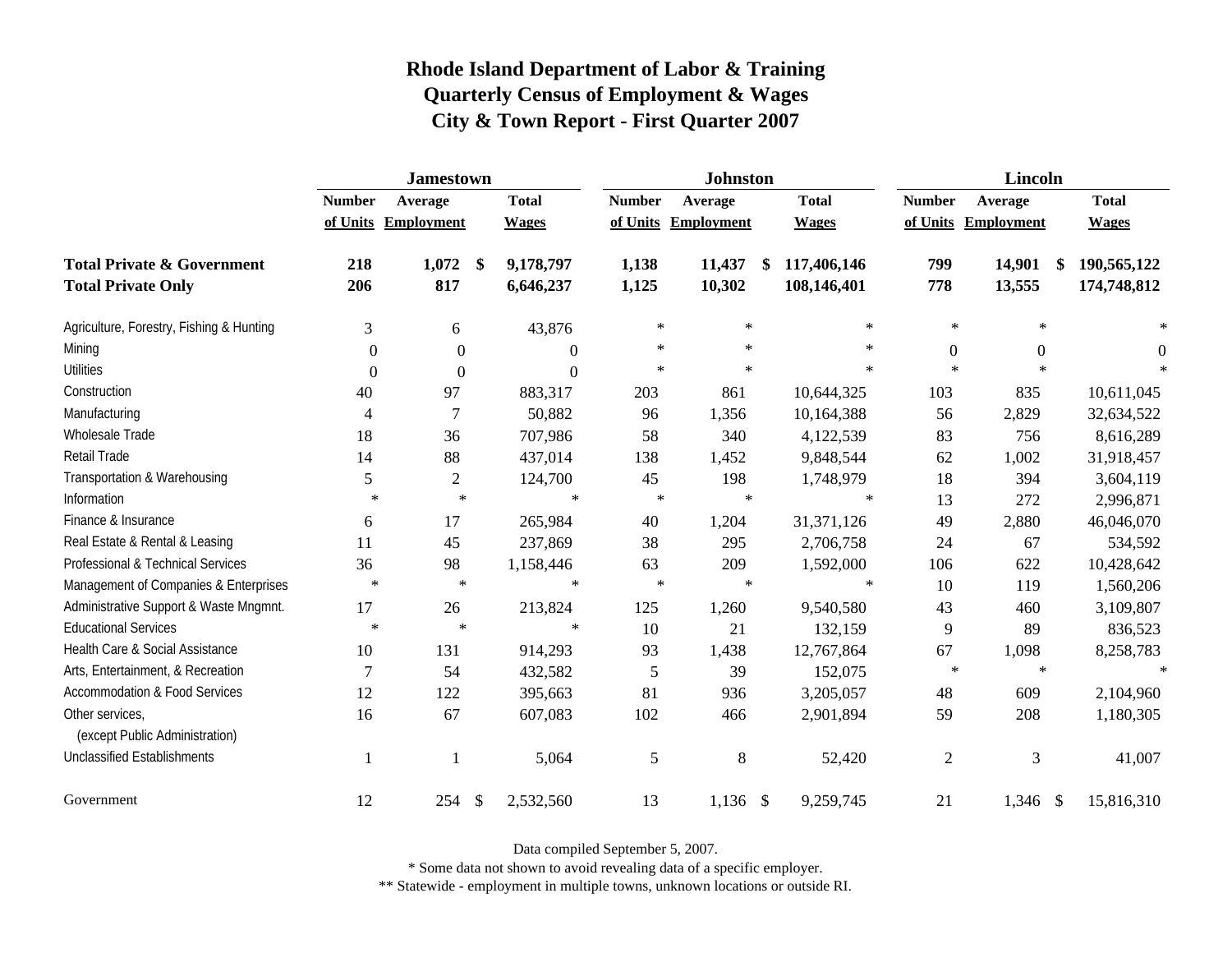|                                                   | <b>Little Compton</b> |                     |                           |                  | <b>Middletown</b> |                     |               |              | <b>Narragansett</b> |                        |                  |           |
|---------------------------------------------------|-----------------------|---------------------|---------------------------|------------------|-------------------|---------------------|---------------|--------------|---------------------|------------------------|------------------|-----------|
|                                                   | <b>Number</b>         | Average             |                           | <b>Total</b>     | <b>Number</b>     | Average             |               | <b>Total</b> | <b>Number</b>       | Average                | <b>Total</b>     |           |
|                                                   |                       | of Units Employment |                           | <b>Wages</b>     |                   | of Units Employment |               | <b>Wages</b> |                     | of Units Employment    | <b>Wages</b>     |           |
| <b>Total Private &amp; Government</b>             | 141                   | 563                 | $\mathbf{\$}$             | 4,161,824        | 776               | 10,582              |               | 110,543,471  | 480                 | 3,576                  | 28,097,468<br>-S |           |
| <b>Total Private Only</b>                         | 135                   | 426                 |                           | 3,128,790        | 763               | 9,804               |               | 100,549,746  | 461                 | 2,566                  | 16,772,832       |           |
| Agriculture, Forestry, Fishing & Hunting          | 8                     | 9                   |                           | 25,235           | 6                 | 57                  |               | 458,085      | $\ast$              | $\ast$                 |                  |           |
| Mining                                            | $\ast$                | $\ast$              |                           | $\ast$           | $\ast$            | $\ast$              |               | $\ast$       | $\overline{0}$      | $\mathbf{0}$           |                  | 0         |
| <b>Utilities</b>                                  | $\overline{0}$        | $\mathbf{0}$        |                           | $\boldsymbol{0}$ | $\ast$            | $\ast$              |               | $\ast$       | $\overline{0}$      | $\boldsymbol{0}$       |                  | $\Omega$  |
| Construction                                      | 36                    | 138                 |                           | 1,105,610        | 84                | 393                 |               | 4,242,717    | 45                  | 99                     |                  | 818,144   |
| Manufacturing                                     | $\ast$                | $\ast$              |                           | $\ast$           | 20                | 440                 |               | 6,585,296    | 19                  | 101                    |                  | 1,011,824 |
| Wholesale Trade                                   |                       | 7                   |                           | 121,998          | 37                | 174                 |               | 2,041,980    | 34                  | 70                     |                  | 808,247   |
| Retail Trade                                      | 5                     | 26                  |                           | 85,303           | 104               | 1,554               |               | 10,845,525   | 49                  | 600                    |                  | 3,472,802 |
| Transportation & Warehousing                      | $\ast$                | $\ast$              |                           | $\ast$           | 11                | 81                  |               | 459,324      | 9                   | 58                     |                  | 456,330   |
| Information                                       | $\mathbf{0}$          | $\boldsymbol{0}$    |                           | $\overline{0}$   | 12                | 301                 |               | 7,547,262    | $\ast$              | $\ast$                 |                  | $\star$   |
| Finance & Insurance                               | $\ast$                | $\ast$              |                           | $\ast$           | 28                | 477                 |               | 9,949,387    | 17                  | 53                     |                  | 846,129   |
| Real Estate & Rental & Leasing                    | 6                     | 10                  |                           | 109,659          | 38                | 159                 |               | 1,321,857    | 31                  | 93                     |                  | 561,660   |
| Professional & Technical Services                 | 8                     | 9                   |                           | 200,817          | 98                | 1,844               |               | 29,585,374   | 47                  | 116                    |                  | 1,516,881 |
| Management of Companies & Enterprises             | $\ast$                | $\ast$              |                           | $\ast$           | 8                 | 269                 |               | 3,779,242    | $\ast$              | $\ast$                 |                  | $\ast$    |
| Administrative Support & Waste Mngmnt.            | 15                    | 17                  |                           | 143,086          | 43                | 314                 |               | 2,739,983    | $28\,$              | 65                     |                  | 514,166   |
| <b>Educational Services</b>                       | $\ast$                | $\ast$              |                           | $\ast$           | 10                | 374                 |               | 3,631,330    | $\ast$              | $\star$                |                  | $\star$   |
| Health Care & Social Assistance                   | $\ast$                | $\ast$              |                           | $\ast$           | 82                | 1,459               |               | 9,303,822    | 39                  | 382                    |                  | 2,832,734 |
| Arts, Entertainment, & Recreation                 | 7                     | 15                  |                           | 151,155          | 13                | 118                 |               | 653,551      | 13                  | 53                     |                  | 365,665   |
| <b>Accommodation &amp; Food Services</b>          | 10                    | 66                  |                           | 173,109          | 86                | 1,214               |               | 4,635,575    | 64                  | 673                    |                  | 2,085,166 |
| Other services,<br>(except Public Administration) | 20                    | 52                  |                           | 231,514          | 80                | 535                 |               | 2,140,005    | 50                  | 186                    |                  | 1,058,810 |
| <b>Unclassified Establishments</b>                | 1                     |                     |                           | 3,624            | $\mathbf{1}$      |                     |               | 5,250        | $\boldsymbol{0}$    | $\boldsymbol{0}$       |                  | $\Omega$  |
| Government                                        | 6                     | 137                 | $\boldsymbol{\mathsf{S}}$ | 1,033,034        | 13                | 778                 | $\mathcal{S}$ | 9,993,725    | 19                  | 1,008<br>$\mathcal{S}$ | 11,324,636       |           |

Data compiled September 5, 2007.

\* Some data not shown to avoid revealing data of a specific employer.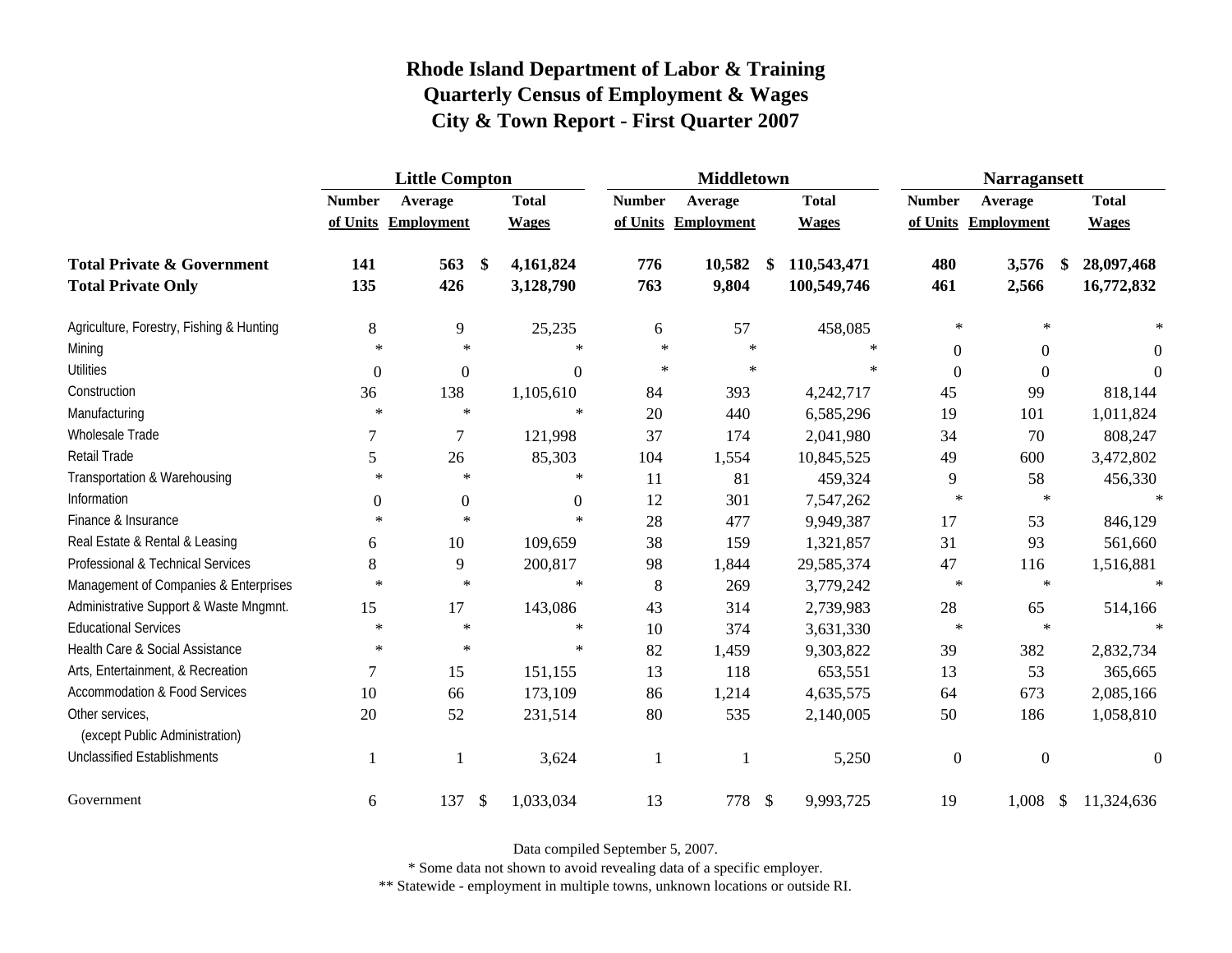|                                                   | <b>Newport</b> |                     |    |              | <b>New Shoreham</b> |                     |               |                  | <b>North Kingstown</b> |                     |    |              |
|---------------------------------------------------|----------------|---------------------|----|--------------|---------------------|---------------------|---------------|------------------|------------------------|---------------------|----|--------------|
|                                                   | <b>Number</b>  | Average             |    | <b>Total</b> | <b>Number</b>       | Average             |               | <b>Total</b>     | <b>Number</b>          | Average             |    | <b>Total</b> |
|                                                   |                | of Units Employment |    | <b>Wages</b> |                     | of Units Employment |               | <b>Wages</b>     |                        | of Units Employment |    | <b>Wages</b> |
| <b>Total Private &amp; Government</b>             | 1,310          | 16,287              | \$ | 179,230,827  | 216                 | 451                 | $\mathbf{\$}$ | 3,726,274        | 1,065                  | 14,385              | \$ | 144,936,575  |
| <b>Total Private Only</b>                         | 1,278          | 11,410              |    | 93,340,802   | 200                 | 332                 |               | 2,708,156        | 1,048                  | 12,822              |    | 127,923,758  |
| Agriculture, Forestry, Fishing & Hunting          | 4              | 30                  |    | 267,861      | $\ast$              | $\ast$              |               | $\ast$           | 8                      | 30                  |    | 415,996      |
| Mining                                            | $\Omega$       | $\overline{0}$      |    | $\theta$     | $\boldsymbol{0}$    | $\overline{0}$      |               | $\boldsymbol{0}$ | $\boldsymbol{0}$       | $\theta$            |    | $\theta$     |
| <b>Utilities</b>                                  | $\Omega$       | $\theta$            |    | $\theta$     | $\star$             | $\ast$              |               | $\ast$           | $\star$                | $\ast$              |    | $\ast$       |
| Construction                                      | 89             | 517                 |    | 5,322,306    | 38                  | 94                  |               | 959,259          | 140                    | 479                 |    | 5,646,516    |
| Manufacturing                                     | 31             | 187                 |    | 1,828,362    | 5                   | 11                  |               | 67,632           | 68                     | 4,307               |    | 56,138,588   |
| Wholesale Trade                                   | 74             | 203                 |    | 2,690,309    | $\ast$              | $\ast$              |               | $\ast$           | 111                    | 476                 |    | 7,044,679    |
| <b>Retail Trade</b>                               | 216            | 1,419               |    | 8,067,939    | 41                  | 48                  |               | 379,427          | 105                    | 1,984               |    | 13,077,857   |
| Transportation & Warehousing                      | 41             | 187                 |    | 1,123,476    | 4                   | 5                   |               | 17,477           | 39                     | 413                 |    | 3,604,245    |
| Information                                       | 22             | 296                 |    | 2,955,218    | $\ast$              | $\ast$              |               | $\ast$           | 23                     | 166                 |    | 2,372,464    |
| Finance & Insurance                               | 42             | 191                 |    | 3,570,440    | $\star$             | $\ast$              |               | $\ast$           | 50                     | 340                 |    | 4,925,817    |
| Real Estate & Rental & Leasing                    | 61             | 341                 |    | 3,068,240    | 14                  | 27                  |               | 162,203          | 33                     | 93                  |    | 623,085      |
| Professional & Technical Services                 | 166            | 814                 |    | 12,533,446   | $\ast$              | $\ast$              |               | $\ast$           | 138                    | 407                 |    | 6,995,221    |
| Management of Companies & Enterprises             | 8              | 220                 |    | 1,472,490    | $\ast$              | $\ast$              |               | $\ast$           | 8                      | 540                 |    | 5,703,521    |
| Administrative Support & Waste Mngmnt.            | 69             | 425                 |    | 3,953,628    | 12                  | 14                  |               | 120,418          | 65                     | 396                 |    | 2,525,309    |
| <b>Educational Services</b>                       | 22             | 660                 |    | 6,012,321    | $\ast$              | $\ast$              |               | $\ast$           | 18                     | 127                 |    | 795,919      |
| Health Care & Social Assistance                   | 88             | 1,775               |    | 16,399,534   | $\ast$              | $\ast$              |               | $\ast$           | 72                     | 1,391               |    | 9,624,914    |
| Arts, Entertainment, & Recreation                 | 48             | 740                 |    | 5,790,168    | 9                   | 7                   |               | 28,372           | 24                     | 176                 |    | 1,088,189    |
| <b>Accommodation &amp; Food Services</b>          | 173            | 2,804               |    | 13,850,017   | 47                  | 73                  |               | 370,187          | 67                     | 986                 |    | 3,088,764    |
| Other services,<br>(except Public Administration) | 122            | 600                 |    | 4,432,747    | 14                  | 15                  |               | 82,282           | 74                     | 383                 |    | 1,989,645    |
| <b>Unclassified Establishments</b>                | $\overline{2}$ | 1                   |    | 2,300        | $\mathbf{0}$        | $\mathbf{0}$        |               | $\mathbf{0}$     | $\ast$                 | $\ast$              |    | $\ast$       |
| Government                                        | 32             | 4,878 \$            |    | 85,890,025   | 16                  | 117                 | $\sqrt{3}$    | 1,018,118        | 17                     | 1,562 \$            |    | 17,012,817   |

Data compiled September 5, 2007.

\* Some data not shown to avoid revealing data of a specific employer.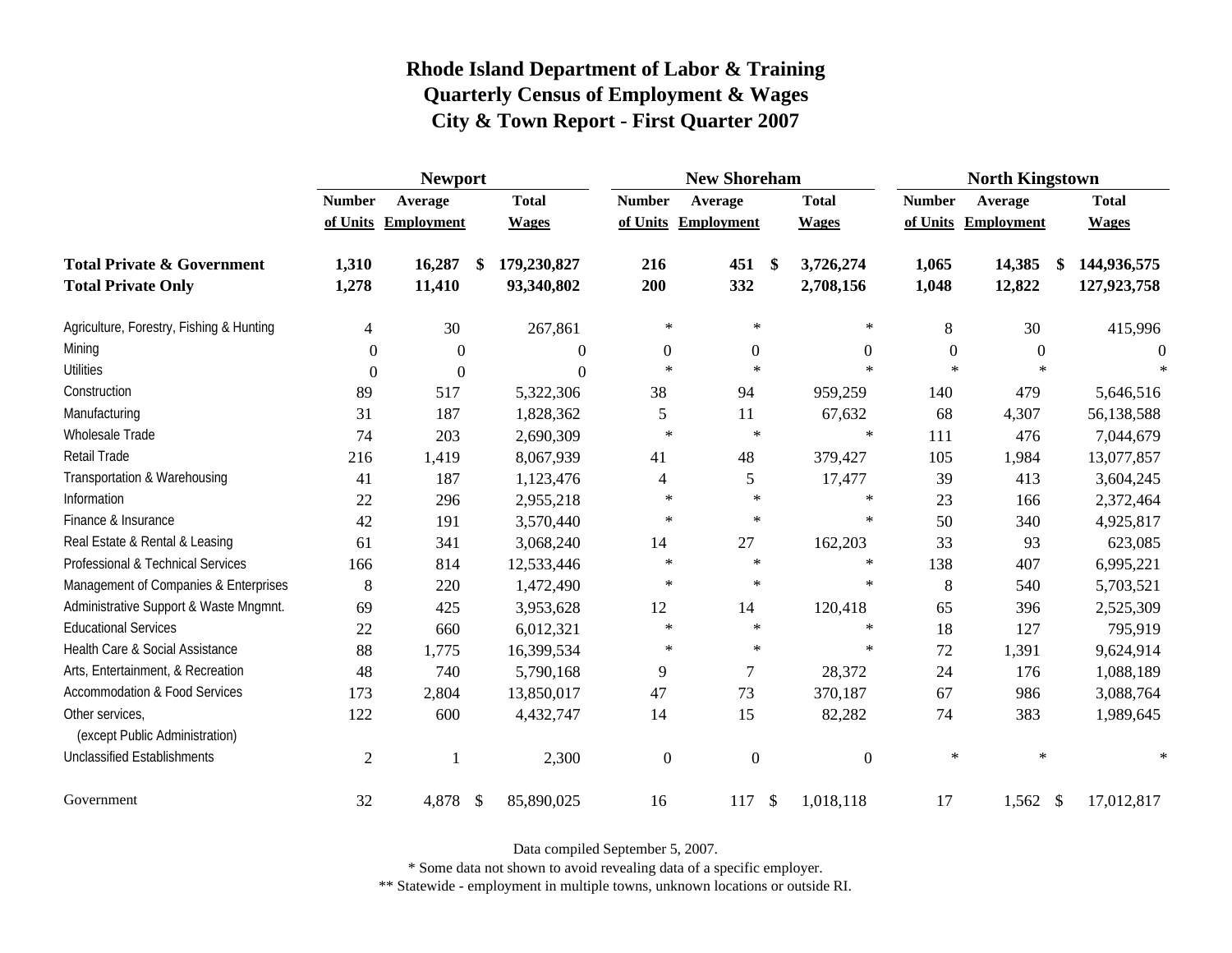|                                                   | <b>North Providence</b> |                     |                  |                            | <b>North Smithfield</b> |    |                  |                | Pawtucket              |                   |  |  |
|---------------------------------------------------|-------------------------|---------------------|------------------|----------------------------|-------------------------|----|------------------|----------------|------------------------|-------------------|--|--|
|                                                   | <b>Number</b>           | Average             | <b>Total</b>     | <b>Number</b>              | Average                 |    | <b>Total</b>     | <b>Number</b>  | Average                | <b>Total</b>      |  |  |
|                                                   |                         | of Units Employment | <b>Wages</b>     |                            | of Units Employment     |    | <b>Wages</b>     |                | of Units Employment    | <b>Wages</b>      |  |  |
| <b>Total Private &amp; Government</b>             | 751                     | 8,301               | 67,900,671<br>\$ | 385                        | 4,043                   |    | 33,864,368       | 1,607          | 26,490                 | 276,186,753<br>\$ |  |  |
| <b>Total Private Only</b>                         | 741                     | 7,377               | 55,114,045       | 375                        | 3,624                   |    | 29,910,841       | 1,584          | 24,016                 | 240,749,506       |  |  |
| Agriculture, Forestry, Fishing & Hunting          | $\boldsymbol{0}$        | $\overline{0}$      |                  | $\ast$<br>$\theta$         | $\ast$                  |    | $\ast$           | $\overline{0}$ | $\Omega$               | $\theta$          |  |  |
| Mining                                            | $\boldsymbol{0}$        | $\boldsymbol{0}$    |                  | $\ast$<br>$\Omega$         | $\ast$                  |    | $\ast$           | $\theta$       | $\Omega$               | $\Omega$          |  |  |
| <b>Utilities</b>                                  | $\ast$                  | $\ast$              |                  | $\ast$<br>$\boldsymbol{0}$ | $\mathbf{0}$            |    | $\boldsymbol{0}$ | 3              | 11                     | 140,161           |  |  |
| Construction                                      | 78                      | 247                 | 2,684,585        | 77                         | 243                     |    | 2,082,928        | 167            | 1,098                  | 13,112,172        |  |  |
| Manufacturing                                     | 45                      | 425                 | 3,237,245        | 23                         | 614                     |    | 5,913,723        | 177            | 5,374                  | 48,371,892        |  |  |
| Wholesale Trade                                   | 40                      | 210                 | 2,619,911        | 25                         | 206                     |    | 3,249,875        | 90             | 530                    | 7,062,564         |  |  |
| Retail Trade                                      | 111                     | 1,084               | 6,100,138        | 40                         | 615                     |    | 4,492,520        | 184            | 1,996                  | 12,644,647        |  |  |
| Transportation & Warehousing                      | 14                      | 97                  | 662,310          | 11                         | 123                     |    | 1,059,256        | 37             | 391                    | 3,916,399         |  |  |
| Information                                       | 10                      | 26                  | 264,361          | $\ast$                     | $\ast$                  |    | $\ast$           | 26             | 237                    | 3,603,513         |  |  |
| Finance & Insurance                               | 35                      | 333                 | 3,425,326        | 15                         | 67                      |    | 882,289          | 56             | 837                    | 9,594,144         |  |  |
| Real Estate & Rental & Leasing                    | 32                      | 131                 | 969,554          | 15                         | 21                      |    | 185,630          | 51             | 260                    | 1,984,942         |  |  |
| Professional & Technical Services                 | 59                      | 205                 | 2,125,563        | 40                         | 253                     |    | 2,999,011        | 125            | 633                    | 6,252,502         |  |  |
| Management of Companies & Enterprises             | $\ast$                  | $\ast$              |                  | $\ast$<br>$\boldsymbol{0}$ | $\boldsymbol{0}$        |    | $\boldsymbol{0}$ | 13             | 1,386                  | 54,889,307        |  |  |
| Administrative Support & Waste Mngmnt.            | 61                      | 404                 | 1,994,643        | 19                         | 33                      |    | 245,329          | 98             | 2,106                  | 14,206,356        |  |  |
| <b>Educational Services</b>                       | $\ast$                  | $\ast$              |                  | 3<br>$\ast$                | $\overline{2}$          |    | 15,298           | 21             | 362                    | 2,681,789         |  |  |
| Health Care & Social Assistance                   | 79                      | 2,921               | 26,101,586       | 40                         | 839                     |    | 6,036,533        | 187            | 5,716                  | 48,387,321        |  |  |
| Arts, Entertainment, & Recreation                 | $\ast$                  | $\ast$              |                  | $\ast$<br>$\overline{4}$   | 23                      |    | 119,089          | 14             | 152                    | 976,445           |  |  |
| <b>Accommodation &amp; Food Services</b>          | 77                      | 840                 | 2,718,737        | 21                         | 400                     |    | 1,156,684        | 137            | 1,565                  | 4,727,233         |  |  |
| Other services,<br>(except Public Administration) | 84                      | 325                 | 1,847,294        | 32                         | 133                     |    | 881,199          | 195            | 1,359                  | 8,174,711         |  |  |
| <b>Unclassified Establishments</b>                | $\overline{2}$          | 3                   | 8,389            | $\boldsymbol{0}$           | $\overline{0}$          |    | $\overline{0}$   | 3              | 3                      | 23,408            |  |  |
| Government                                        | 10                      | 925                 | 12,786,626<br>\$ | 10                         | 418                     | \$ | 3,953,527        | 23             | 2,473<br>$\mathcal{S}$ | 35,437,247        |  |  |

Data compiled September 5, 2007.

\* Some data not shown to avoid revealing data of a specific employer.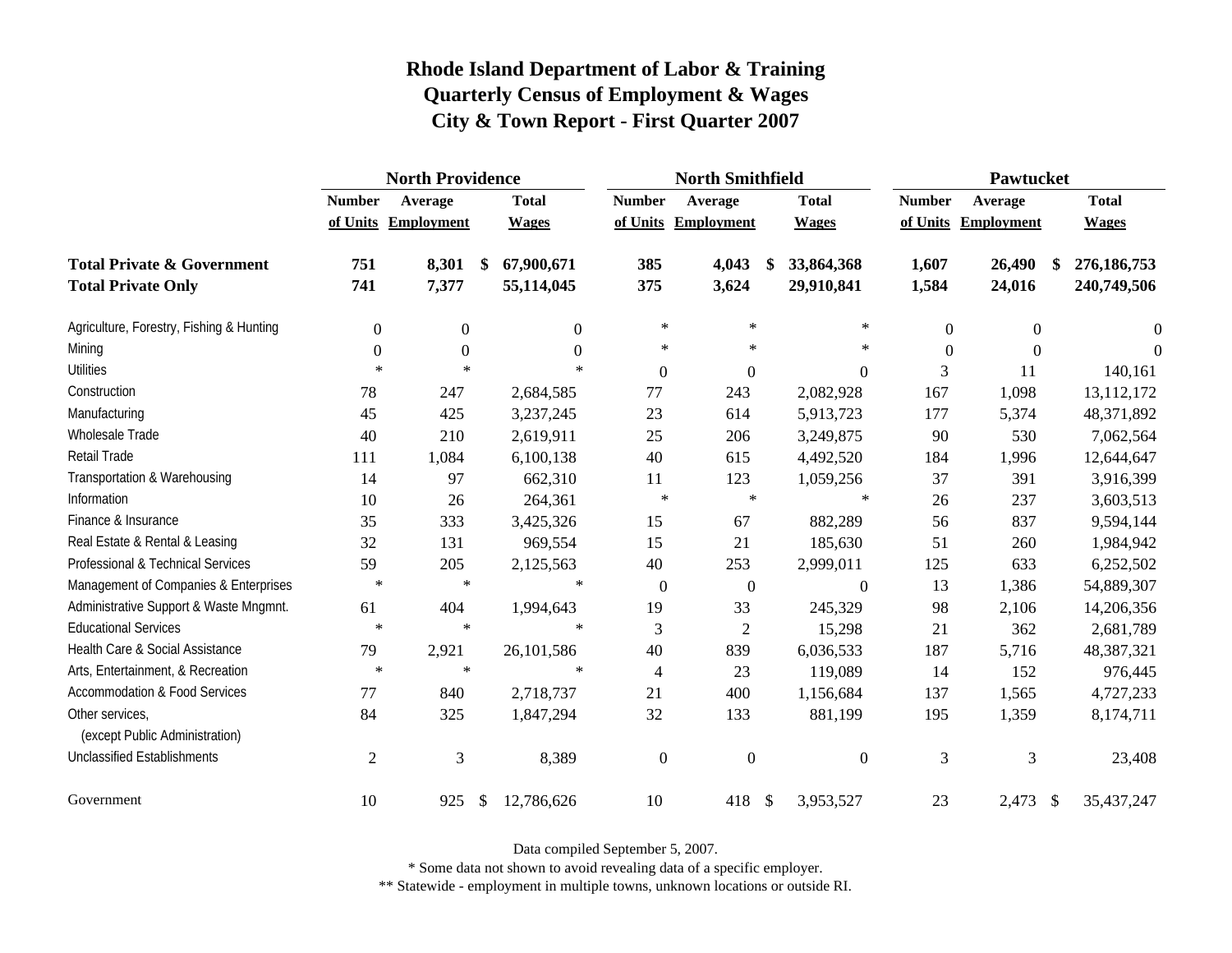|                                                   | Portsmouth       |                     |            |                | Providence       |              |    |               | <b>Richmond</b> |                     |  |                  |
|---------------------------------------------------|------------------|---------------------|------------|----------------|------------------|--------------|----|---------------|-----------------|---------------------|--|------------------|
|                                                   | <b>Number</b>    | Average             |            | <b>Total</b>   | <b>Number</b>    | Average      |    | <b>Total</b>  | <b>Number</b>   | Average             |  | <b>Total</b>     |
|                                                   |                  | of Units Employment |            | <b>Wages</b>   | of Units         | Employment   |    | <b>Wages</b>  |                 | of Units Employment |  | <b>Wages</b>     |
| <b>Total Private &amp; Government</b>             | 530              | 5,993               | \$         | 80,584,814     | 5,686            | 113,105      | \$ | 1,379,157,702 | 157             | 1,798               |  | 16,413,163       |
| <b>Total Private Only</b>                         | 516              | 5,331               |            | 72,985,213     | 5,588            | 97,312       |    | 1,157,587,387 | 149             | 1,106               |  | 7,521,312        |
| Agriculture, Forestry, Fishing & Hunting          | 15               | 37                  |            | 260,597        | $\boldsymbol{0}$ | $\mathbf{0}$ |    | 0             | $\ast$          | $\ast$              |  | $\ast$           |
| Mining                                            | $\mathbf{0}$     | $\theta$            |            | $\overline{0}$ | $\ast$           | $\ast$       |    | $\ast$        | $\ast$          | $\ast$              |  |                  |
| <b>Utilities</b>                                  | $\boldsymbol{0}$ | $\theta$            |            | $\theta$       | $\ast$           | $\ast$       |    | $\ast$        | $\theta$        | $\Omega$            |  | $\boldsymbol{0}$ |
| Construction                                      | 91               | 351                 |            | 3,872,009      | 301              | 2,826        |    | 43,144,916    | 26              | 72                  |  | 552,981          |
| Manufacturing                                     | 29               | 2,433               |            | 50,627,168     | 345              | 6,266        |    | 54,849,221    | 6               | 108                 |  | 1,123,130        |
| Wholesale Trade                                   | 33               | 95                  |            | 985,734        | 265              | 2,420        |    | 35,327,904    | 7               | 58                  |  | 754,656          |
| Retail Trade                                      | 57               | 507                 |            | 3,489,860      | 637              | 7,150        |    | 41,015,543    | 24              | 336                 |  | 1,932,545        |
| Transportation & Warehousing                      | 8                | 68                  |            | 334,743        | 73               | 704          |    | 6,175,566     | $\ast$          | $\star$             |  | $\star$          |
| Information                                       | 12               | 66                  |            | 1,054,308      | 156              | 4,174        |    | 78,353,264    | $\ast$          | $\ast$              |  |                  |
| Finance & Insurance                               | 26               | 91                  |            | 1,310,183      | 366              | 5,883        |    | 146,513,934   | 4               | 41                  |  | 441,502          |
| Real Estate & Rental & Leasing                    | 14               | 73                  |            | 479,706        | 212              | 1,613        |    | 17,696,984    | $\ast$          | $\star$             |  |                  |
| Professional & Technical Services                 | 59               | 159                 |            | 1,611,367      | 923              | 6,970        |    | 121,239,285   | $8\,$           | 38                  |  | 273,186          |
| Management of Companies & Enterprises             | 5                | 6                   |            | 41,003         | 48               | 1,999        |    | 89,769,848    | $\Omega$        | $\boldsymbol{0}$    |  | $\Omega$         |
| Administrative Support & Waste Mngmnt.            | 23               | 90                  |            | 633,419        | 322              | 7,605        |    | 49,658,353    | 10              | 29                  |  | 211,246          |
| <b>Educational Services</b>                       | 11               | 260                 |            | 2,107,713      | 97               | 11,300       |    | 122,334,861   | $\ast$          | $\ast$              |  |                  |
| Health Care & Social Assistance                   | 30               | 446                 |            | 2,818,090      | 568              | 24,031       |    | 268,109,350   | 10              | 84                  |  | 664,809          |
| Arts, Entertainment, & Recreation                 | 13               | 71                  |            | 557,430        | 59               | 1,149        |    | 6,096,749     | 8               | 20                  |  | 101,897          |
| <b>Accommodation &amp; Food Services</b>          | 37               | 393                 |            | 1,461,890      | 517              | 8,334        |    | 35,633,404    | 15              | 209                 |  | 653,433          |
| Other services,<br>(except Public Administration) | 52               | 183                 |            | 1,329,733      | 685              | 4,369        |    | 31,890,782    | 16              | 52                  |  | 241,400          |
| <b>Unclassified Establishments</b>                | 1                | $\mathfrak{2}$      |            | 10,260         | 6                | 3            |    | 36,507        | 1               | 1                   |  | 17,350           |
| Government                                        | 14               | 661                 | $\sqrt{3}$ | 7,599,601      | 98               | 15,792 \$    |    | 221,570,315   | $8\,$           | 692 \$              |  | 8,891,851        |

Data compiled September 5, 2007.

\* Some data not shown to avoid revealing data of a specific employer.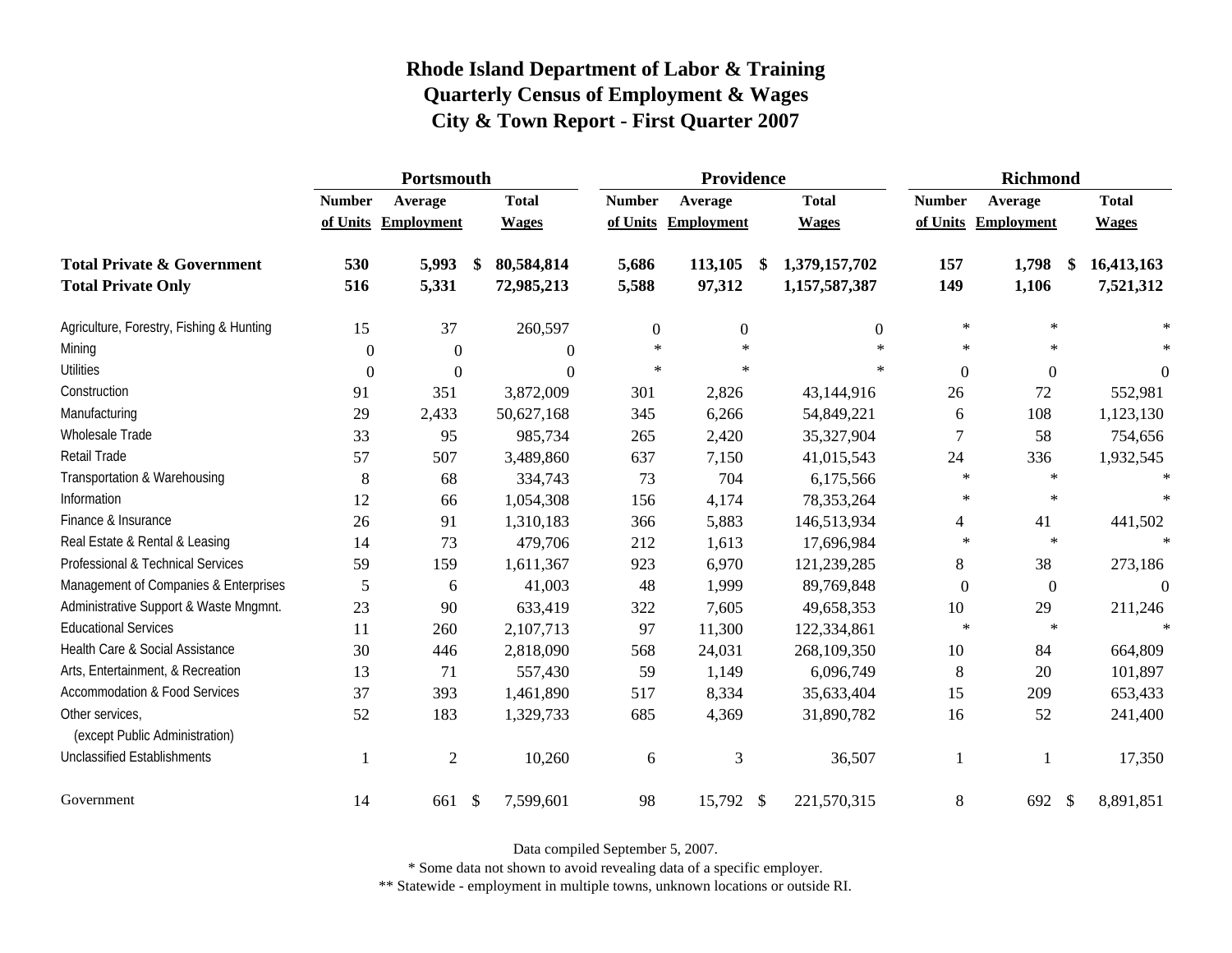|                                                   | <b>Scituate</b> |                     |                         |                  | Smithfield          |            |              |                | <b>South Kingstown</b>             |              |  |  |
|---------------------------------------------------|-----------------|---------------------|-------------------------|------------------|---------------------|------------|--------------|----------------|------------------------------------|--------------|--|--|
|                                                   | <b>Number</b>   | Average             | <b>Total</b>            | <b>Number</b>    | Average             |            | <b>Total</b> | <b>Number</b>  | Average                            | <b>Total</b> |  |  |
|                                                   |                 | of Units Employment | <b>Wages</b>            |                  | of Units Employment |            | <b>Wages</b> | of Units       | Employment                         | <b>Wages</b> |  |  |
| <b>Total Private &amp; Government</b>             | 277             | 1,464               | 14,007,031<br>\$        | 835              | 12,943              | \$         | 147,735,686  | 1,050          | 13,355<br>\$                       | 176,561,724  |  |  |
| <b>Total Private Only</b>                         | 266             | 844                 | 5,600,465               | 819              | 12,289              |            | 140,281,237  | 1,029          | 9,495                              | 130,555,266  |  |  |
| Agriculture, Forestry, Fishing & Hunting          | 13              | 17                  | 99,518                  | $\ast$           | $\ast$              |            | $\ast$       | 21             | 51                                 | 702,692      |  |  |
| Mining                                            | $\Omega$        | $\overline{0}$      | $\theta$                | $\ast$           | $\ast$              |            | $\ast$       | $\ast$         | $\ast$                             |              |  |  |
| <b>Utilities</b>                                  | $\Omega$        | $\boldsymbol{0}$    | $\theta$                | $\boldsymbol{0}$ | $\boldsymbol{0}$    |            | $\Omega$     | $\ast$         | $\ast$                             |              |  |  |
| Construction                                      | $72\,$          | 123                 | 1,197,807               | 152              | 1,011               |            | 11,819,381   | 130            | 373                                | 3,636,485    |  |  |
| Manufacturing                                     | 11              | 27                  | 184,927                 | 77               | 1,255               |            | 12,868,716   | 26             | 855                                | 44,557,400   |  |  |
| <b>Wholesale Trade</b>                            | 18              | 24                  | 324,210                 | 67               | 841                 |            | 12,173,976   | 72             | 707                                | 27,637,486   |  |  |
| Retail Trade                                      | 19              | 205                 | 1,226,162               | 106              | 2,331               |            | 13,473,862   | 122            | 1,473                              | 10,040,069   |  |  |
| Transportation & Warehousing                      | 16              | 41                  | 214,180                 | 16               | 84                  |            | 827,580      | 10             | 171                                | 672,063      |  |  |
| Information                                       | $\ast$          | $\ast$              | ∗                       | 17               | 254                 |            | 3,465,511    | 16             | 142                                | 1,992,348    |  |  |
| Finance & Insurance                               | 4               | 10                  | 136,921                 | 44               | 2,094               |            | 53,044,914   | 40             | 277                                | 3,900,008    |  |  |
| Real Estate & Rental & Leasing                    | 6               | 14                  | 89,691                  | 18               | 53                  |            | 588,979      | 33             | 84                                 | 769,595      |  |  |
| Professional & Technical Services                 | 27              | 72                  | 728,963                 | $70\,$           | 291                 |            | 3,326,935    | 107            | 357                                | 4,186,604    |  |  |
| Management of Companies & Enterprises             | $\ast$          | $\ast$              | $\ast$                  | $\overline{7}$   | 108                 |            | 1,425,263    | 6              | 17                                 | 335,422      |  |  |
| Administrative Support & Waste Mngmnt.            | 20              | 26                  | 105,022                 | 47               | 295                 |            | 3,286,304    | 70             | 187                                | 1,305,383    |  |  |
| <b>Educational Services</b>                       | $\ast$          | $\ast$              | $\ast$                  | $\,8\,$          | 749                 |            | 8,455,910    | 22             | 233                                | 1,568,533    |  |  |
| Health Care & Social Assistance                   | 15              | 75                  | 474,507                 | 48               | 1,317               |            | 8,755,668    | 108            | 2,487                              | 20,618,084   |  |  |
| Arts, Entertainment, & Recreation                 | 4               | 7                   | 17,522                  | 10               | 45                  |            | 231,801      | 35             | 185                                | 937,161      |  |  |
| <b>Accommodation &amp; Food Services</b>          | 12              | 107                 | 291,983                 | 60               | 1,181               |            | 4,492,990    | 96             | 1,097                              | 3,401,826    |  |  |
| Other services,<br>(except Public Administration) | 25              | 72                  | 420,108                 | 67               | 366                 |            | 1,952,937    | 105            | 764                                | 3,967,777    |  |  |
| <b>Unclassified Establishments</b>                | $\Omega$        | $\Omega$            | $\overline{0}$          | $\ast$           | $\ast$              |            | $\ast$       | $\overline{7}$ | 8                                  | 57,847       |  |  |
| Government                                        | 11              | 617                 | $\sqrt{3}$<br>8,406,566 | 16               | 656                 | $\sqrt{3}$ | 7,454,449    | 21             | 3,857<br>$\boldsymbol{\mathsf{S}}$ | 46,006,458   |  |  |

Data compiled September 5, 2007.

\* Some data not shown to avoid revealing data of a specific employer.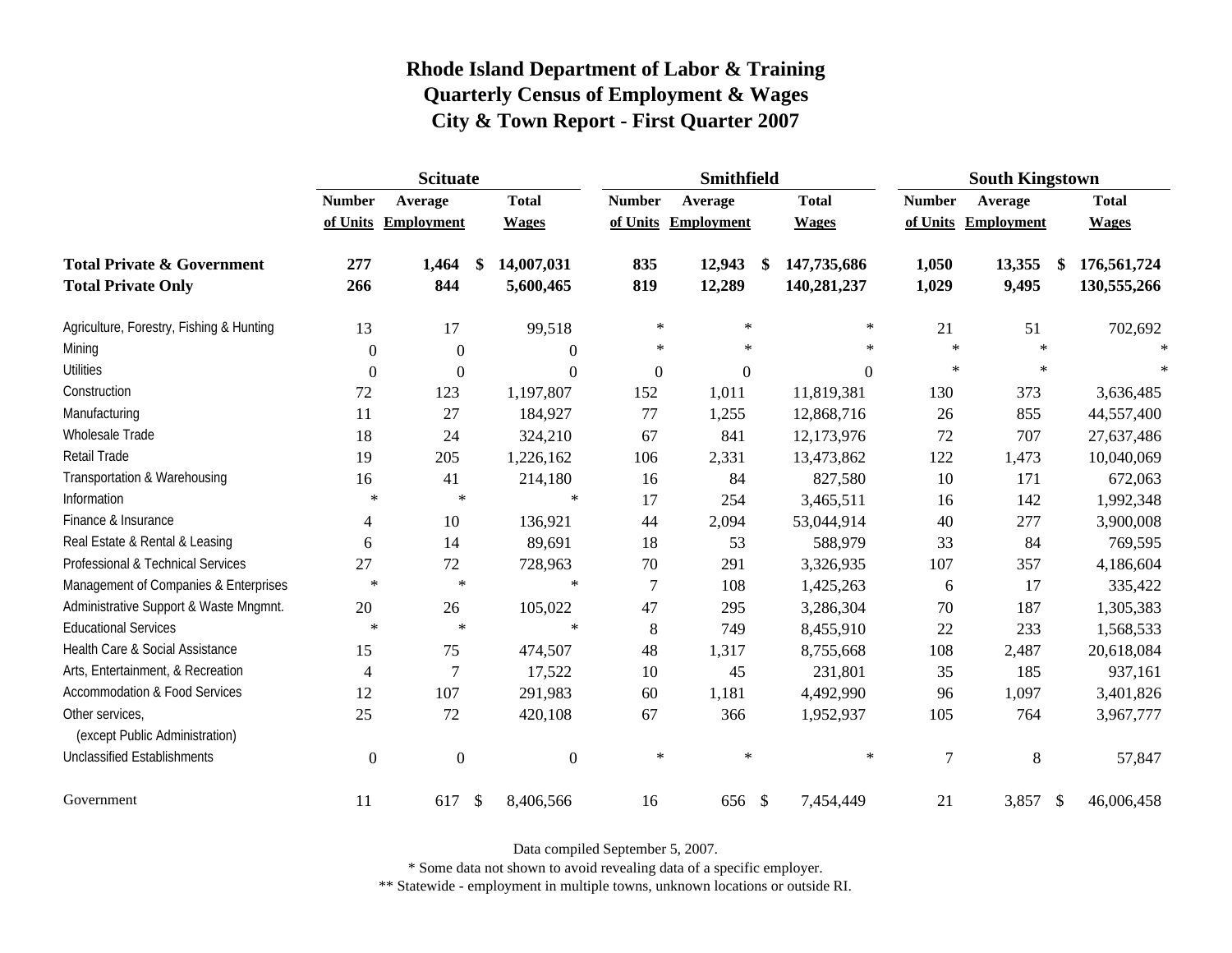|                                                   | <b>Tiverton</b>  |                     |                                        |                | Warren              |                    | <b>Warwick</b> |              |              |  |
|---------------------------------------------------|------------------|---------------------|----------------------------------------|----------------|---------------------|--------------------|----------------|--------------|--------------|--|
|                                                   | <b>Number</b>    | Average             | <b>Total</b>                           | <b>Number</b>  | Average             | <b>Total</b>       | <b>Number</b>  | Average      | <b>Total</b> |  |
|                                                   |                  | of Units Employment | <b>Wages</b>                           |                | of Units Employment | <b>Wages</b>       | of Units       | Employment   | <b>Wages</b> |  |
| <b>Total Private &amp; Government</b>             | 421              | 2,498               | 19,558,315                             | 402            | 3,900               | 30,007,351<br>- \$ | 3,353          | 52,089<br>\$ | 489,534,479  |  |
| <b>Total Private Only</b>                         | 406              | 2,025               | 15,429,786                             | 393            | 3,725               | 27,746,522         | 3,322          | 47,629       | 429,664,954  |  |
| Agriculture, Forestry, Fishing & Hunting          | 12               | 32                  | 104,301                                | $\ast$         | ∗                   | $\ast$             | $\ast$         | $\ast$       |              |  |
| Mining                                            | 3                | 29                  | 324,159                                | $\overline{0}$ | $\overline{0}$      | $\overline{0}$     | $\ast$         | *            | $\ast$       |  |
| <b>Utilities</b>                                  | $\ast$           | $\ast$              | $\ast$                                 | $\overline{0}$ | $\overline{0}$      | $\Omega$           | $\star$        | $\ast$       | $\ast$       |  |
| Construction                                      | 69               | 256                 | 2,181,778                              | 57             | 175                 | 1,535,559          | 350            | 2,329        | 28,775,065   |  |
| Manufacturing                                     | 12               | 61                  | 424,028                                | 53             | 1,013               | 9,129,136          | 187            | 3,790        | 39,265,214   |  |
| Wholesale Trade                                   | 34               | 114                 | 1,131,882                              | 20             | 153                 | 2,119,509          | 272            | 1,930        | 25,286,240   |  |
| Retail Trade                                      | 55               | 505                 | 4,480,220                              | 50             | 271                 | 1,447,158          | 473            | 8,640        | 53,546,106   |  |
| Transportation & Warehousing                      | $\ast$           | $\ast$              | $\ast$                                 | 9              | 321                 | 1,888,505          | 104            | 2,313        | 19,460,695   |  |
| Information                                       | $\ast$           | $\ast$              | $\ast$                                 | 8              | 57                  | 656,976            | 39             | 501          | 5,379,966    |  |
| Finance & Insurance                               | 14               | 52                  | 639,573                                | 15             | 167                 | 1,464,047          | 217            | 3,626        | 46,470,276   |  |
| Real Estate & Rental & Leasing                    | 8                | 19                  | 191,776                                | 9              | 18                  | 119,754            | 131            | 1,422        | 11,029,099   |  |
| Professional & Technical Services                 | 46               | 140                 | 1,497,690                              | 23             | 64                  | 662,158            | 384            | 2,088        | 24,400,877   |  |
| Management of Companies & Enterprises             | $\ast$           | $\ast$              | $\ast$                                 | $\ast$         | $\ast$              | $\ast$             | 18             | 2,097        | 40,263,550   |  |
| Administrative Support & Waste Mngmnt.            | 28               | 34                  | 239,845                                | 18             | 91                  | 557,323            | 191            | 2,174        | 17,752,179   |  |
| <b>Educational Services</b>                       | $\ast$           | $\ast$              | $\ast$                                 | 5              | 65                  | 566,957            | 37             | 874          | 7,501,222    |  |
| Health Care & Social Assistance                   | 27               | 300                 | 1,966,234                              | 30             | 625                 | 5,038,441          | 329            | 8,468        | 77,663,122   |  |
| Arts, Entertainment, & Recreation                 | $\overline{7}$   | 30                  | 160,732                                | 5              | 43                  | 142,682            | 39             | 475          | 2,407,064    |  |
| <b>Accommodation &amp; Food Services</b>          | 30               | 257                 | 821,298                                | 45             | 517                 | 1,636,481          | 237            | 5,145        | 19,708,902   |  |
| Other services,<br>(except Public Administration) | 44               | 118                 | 534,930                                | 40             | 138                 | 678,642            | 301            | 1,728        | 10,544,469   |  |
| <b>Unclassified Establishments</b>                | $\boldsymbol{0}$ | $\mathbf{0}$        | $\mathbf{0}$                           | 1              | $\overline{0}$      | 4,088              | 6              | 12           | 61,388       |  |
| Government                                        | 15               | 472                 | $\boldsymbol{\mathsf{S}}$<br>4,128,529 | 9              | 174                 | \$<br>2,260,829    | 31             | 4,460 \$     | 59,869,525   |  |

Data compiled September 5, 2007.

\* Some data not shown to avoid revealing data of a specific employer.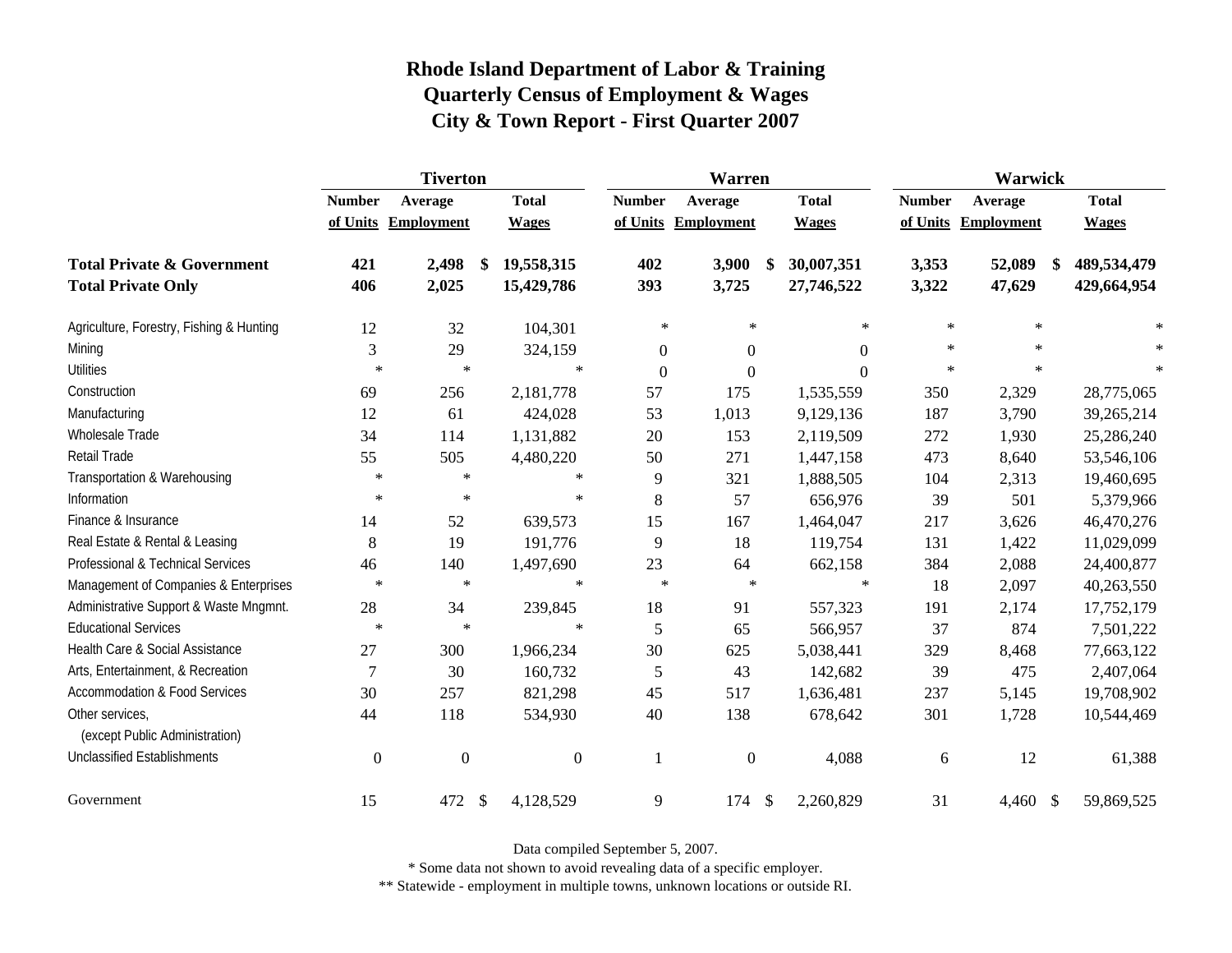|                                                   | Westerly         |                     |              |                  | <b>West Greenwich</b> |                             |                  | <b>West Warwick</b> |                             |  |  |  |
|---------------------------------------------------|------------------|---------------------|--------------|------------------|-----------------------|-----------------------------|------------------|---------------------|-----------------------------|--|--|--|
|                                                   | <b>Number</b>    | Average             | <b>Total</b> | <b>Number</b>    | Average               | <b>Total</b>                | <b>Number</b>    | Average             | <b>Total</b>                |  |  |  |
|                                                   |                  | of Units Employment | <b>Wages</b> |                  | of Units Employment   | <b>Wages</b>                |                  | of Units Employment | <b>Wages</b>                |  |  |  |
| <b>Total Private &amp; Government</b>             | 893              | 9,769               | 82,059,903   | 221              | 4,060                 | 87,634,165<br>$\mathbf{\$}$ | 633              | 9,250               | 90,439,829                  |  |  |  |
| <b>Total Private Only</b>                         | 874              | 8,694               | 72,177,556   | 213              | 3,619                 | 83,098,528                  | 619              | 8,136               | 76,323,445                  |  |  |  |
| Agriculture, Forestry, Fishing & Hunting          | $\ast$           | $\ast$              | $\ast$       | $\star$          | $\ast$                | $\ast$                      | $\overline{0}$   | $\overline{0}$      | 0                           |  |  |  |
| Mining                                            | $\ast$           | $\ast$              | $\ast$       | $\mathbf{0}$     | $\boldsymbol{0}$      | $\Omega$                    | $\ast$           | $\ast$              |                             |  |  |  |
| <b>Utilities</b>                                  | $\ast$           | $\ast$              | $\ast$       | $\boldsymbol{0}$ | $\boldsymbol{0}$      | $\Omega$                    | $\boldsymbol{0}$ | $\theta$            | 0                           |  |  |  |
| Construction                                      | 104              | 319                 | 3,083,244    | 57               | 173                   | 1,506,340                   | 103              | 322                 | 2,834,574                   |  |  |  |
| Manufacturing                                     | 32               | 947                 | 9,831,707    | $\ast$           | $\ast$                | $\ast$                      | 35               | 1,726               | 19,601,053                  |  |  |  |
| Wholesale Trade                                   | 34               | 66                  | 919,931      | 16               | 243                   | 3,593,216                   | 29               | 346                 | 4,250,151                   |  |  |  |
| <b>Retail Trade</b>                               | 138              | 2,199               | 13,222,719   | 11               | 56                    | 280,952                     | 89               | 1,097               | 7,442,825                   |  |  |  |
| Transportation & Warehousing                      | 16               | 45                  | 291,000      | $\ast$           | $\ast$                | $\ast$                      | 9                | 266                 | 2,282,729                   |  |  |  |
| Information                                       | 15               | 356                 | 5,592,756    | $\ast$           | $\ast$                | $\ast$                      | $\ast$           | $\ast$              |                             |  |  |  |
| Finance & Insurance                               | 29               | 327                 | 4,583,020    | $\boldsymbol{7}$ | 41                    | 901,544                     | 34               | 1,052               | 12,920,546                  |  |  |  |
| Real Estate & Rental & Leasing                    | 32               | 82                  | 704,041      | 3                | 11                    | 470,114                     | 27               | 94                  | 722,136                     |  |  |  |
| Professional & Technical Services                 | 76               | 258                 | 2,837,922    | 26               | 417                   | 15,733,693                  | 43               | 84                  | 855,295                     |  |  |  |
| Management of Companies & Enterprises             | $\ast$           | $\ast$              | $\ast$       | $\star$          | $\ast$                | $\ast$                      | $\ast$           | $\ast$              | $\star$                     |  |  |  |
| Administrative Support & Waste Mngmnt.            | 46               | 75                  | 452,669      | 22               | 210                   | 1,465,887                   | 27               | 155                 | 1,016,617                   |  |  |  |
| <b>Educational Services</b>                       | 7                | 70                  | 332,207      | $\ast$           | $\ast$                | $\ast$                      | $\overline{7}$   | 43                  | 217,080                     |  |  |  |
| Health Care & Social Assistance                   | 110              | 2,022               | 17,936,595   | 8                | 107                   | 534,422                     | 41               | 771                 | 5,735,335                   |  |  |  |
| Arts, Entertainment, & Recreation                 | 36               | 168                 | 1,261,496    | $\ast$           | $\ast$                | $\ast$                      | 10               | 44                  | 503,860                     |  |  |  |
| <b>Accommodation &amp; Food Services</b>          | 95               | 988                 | 3,520,236    | 14               | 195                   | 761,781                     | 65               | 810                 | 2,440,551                   |  |  |  |
| Other services,<br>(except Public Administration) | 93               | 423                 | 1,779,786    | 13               | 23                    | 83,677                      | 89               | 342                 | 1,726,482                   |  |  |  |
| <b>Unclassified Establishments</b>                | $\boldsymbol{0}$ | $\boldsymbol{0}$    | $\theta$     | $\mathbf{2}$     | 3                     | 26,492                      | 5                | 8                   | 30,878                      |  |  |  |
| Government                                        | 19               | $1,074$ \$          | 9,882,347    | 8                | 442 \$                | 4,535,637                   | 14               | 1,112               | $\mathcal{S}$<br>14,116,384 |  |  |  |

Data compiled September 5, 2007.

\* Some data not shown to avoid revealing data of a specific employer.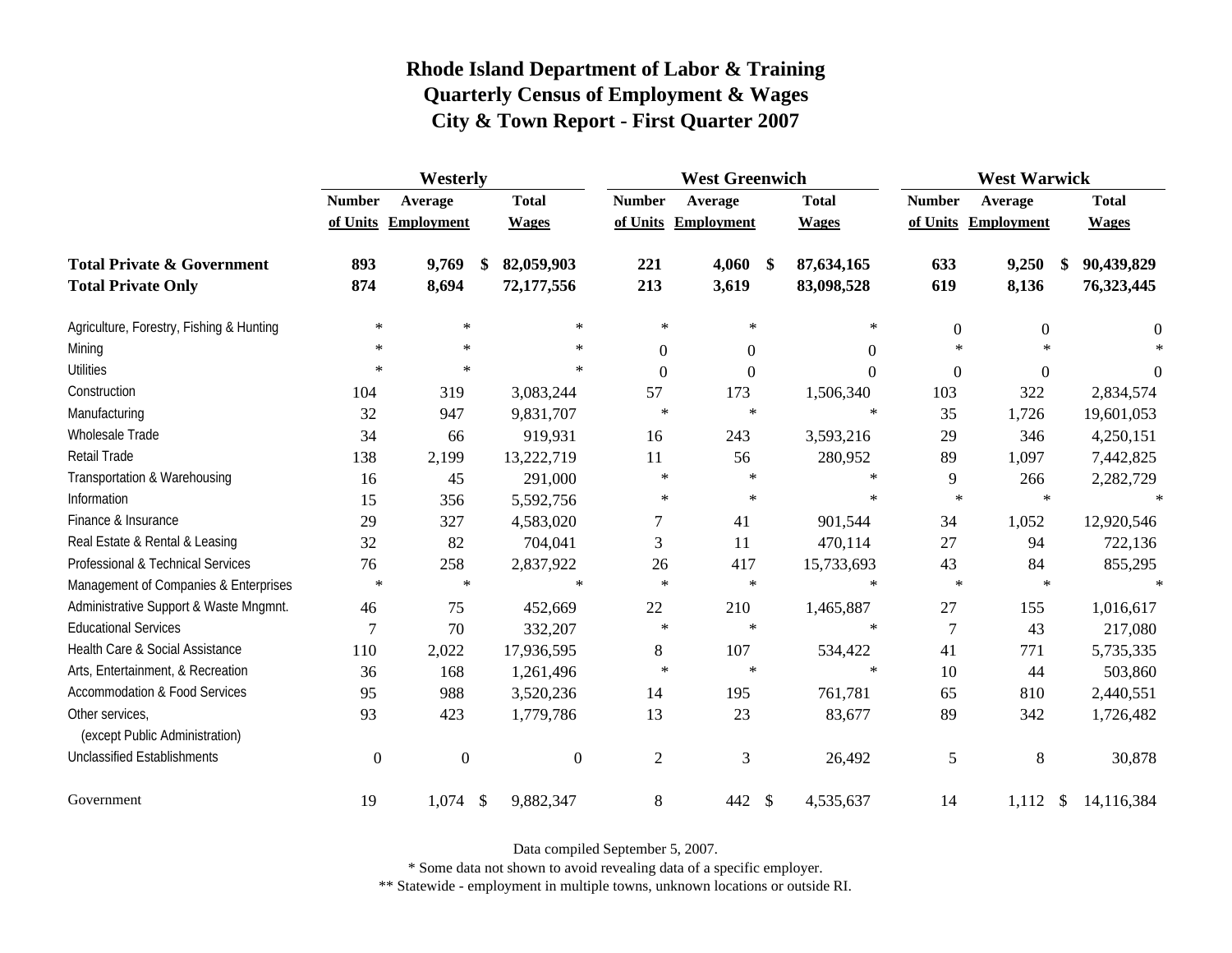|                                          |                           | Woonsocket                   |                           | Statewide **                 |                           |                              |               |                              |  |  |
|------------------------------------------|---------------------------|------------------------------|---------------------------|------------------------------|---------------------------|------------------------------|---------------|------------------------------|--|--|
|                                          | <b>Number</b><br>of Units | Average<br><b>Employment</b> |                           | <b>Total</b><br><b>Wages</b> | <b>Number</b><br>of Units | Average<br><b>Employment</b> |               | <b>Total</b><br><b>Wages</b> |  |  |
|                                          |                           |                              |                           |                              |                           |                              |               |                              |  |  |
| <b>Total Private &amp; Government</b>    | 888                       | 15,515                       |                           | 236,308,047                  | 2,535                     | 6,691<br>S,                  |               | 108,426,535                  |  |  |
| <b>Total Private Only</b>                | 868                       | 13,777                       |                           | 215,154,861                  | 2,532                     | 6,396                        |               | 105,253,720                  |  |  |
| Agriculture, Forestry, Fishing & Hunting | $\boldsymbol{0}$          | $\boldsymbol{0}$             |                           | 0                            | $\mathbf{0}$              | $\boldsymbol{0}$             |               | $\overline{0}$               |  |  |
| Mining                                   | $\boldsymbol{0}$          | $\boldsymbol{0}$             |                           | $\boldsymbol{0}$             | $\theta$                  | 0                            |               | $\overline{0}$               |  |  |
| <b>Utilities</b>                         | $\boldsymbol{0}$          | $\boldsymbol{0}$             |                           | $\boldsymbol{0}$             | $\theta$                  | 0                            |               | $\overline{0}$               |  |  |
| Construction                             | 83                        | 312                          |                           | 2,354,536                    | 215                       | 713                          |               | 9,026,709                    |  |  |
| Manufacturing                            | 71                        | 1,340                        |                           | 12,824,657                   | 19                        | 22                           |               | 421,727                      |  |  |
| <b>Wholesale Trade</b>                   | 58                        | 363                          |                           | 4,089,339                    | 862                       | 1,639                        |               | 37,219,701                   |  |  |
| <b>Retail Trade</b>                      | 131                       | 2,005                        |                           | 23,603,168                   | $\ast$                    | $\ast$                       |               | ∗                            |  |  |
| Transportation & Warehousing             | 18                        | 811                          |                           | 7,026,084                    | 31                        | 33                           |               | 673,670                      |  |  |
| Information                              | 9                         | 119                          |                           | 907,689                      | 95                        | 154                          |               | 3,089,844                    |  |  |
| Finance & Insurance                      | 26                        | 264                          |                           | 2,953,641                    | 104                       | 243                          |               | 8,475,790                    |  |  |
| Real Estate & Rental & Leasing           | 35                        | 166                          |                           | 1,028,324                    | 28                        | 58                           |               | 919,702                      |  |  |
| Professional & Technical Services        | 65                        | 424                          |                           | 6,527,338                    | 381                       | 707                          |               | 12,669,576                   |  |  |
| Management of Companies & Enterprises    | 6                         | 1,692                        |                           | 109,080,541                  | 26                        | 141                          |               | 3,752,900                    |  |  |
| Administrative Support & Waste Mngmnt.   | 33                        | 538                          |                           | 3,949,703                    | 292                       | 1,349                        |               | 9,283,088                    |  |  |
| <b>Educational Services</b>              | 15                        | 389                          |                           | 3,651,529                    | 33                        | 155                          |               | 480,912                      |  |  |
| Health Care & Social Assistance          | 113                       | 3,545                        |                           | 30,019,457                   | 43                        | 195                          |               | 3,019,107                    |  |  |
| Arts, Entertainment, & Recreation        | 8                         | 88                           |                           | 415,714                      | 18                        | 30                           |               | 214,667                      |  |  |
| <b>Accommodation &amp; Food Services</b> | 97                        | 1,171                        |                           | 4,467,324                    | 40                        | 188                          |               | 1,321,921                    |  |  |
| Other services,                          | 100                       | 550                          |                           | 2,255,817                    | 86                        | 154                          |               | 2,095,795                    |  |  |
| (except Public Administration)           |                           |                              |                           |                              |                           |                              |               |                              |  |  |
| <b>Unclassified Establishments</b>       | $\boldsymbol{0}$          | $\boldsymbol{0}$             |                           | $\boldsymbol{0}$             | 167                       | 136                          |               | 1,503,272                    |  |  |
| Government                               | 20                        | 1,738                        | $\boldsymbol{\mathsf{S}}$ | 21,153,186                   | 3                         | 295                          | $\mathcal{S}$ | 3,172,815                    |  |  |

Data compiled September 5, 2007.

\* Some data not shown to avoid revealing data of a specific employer.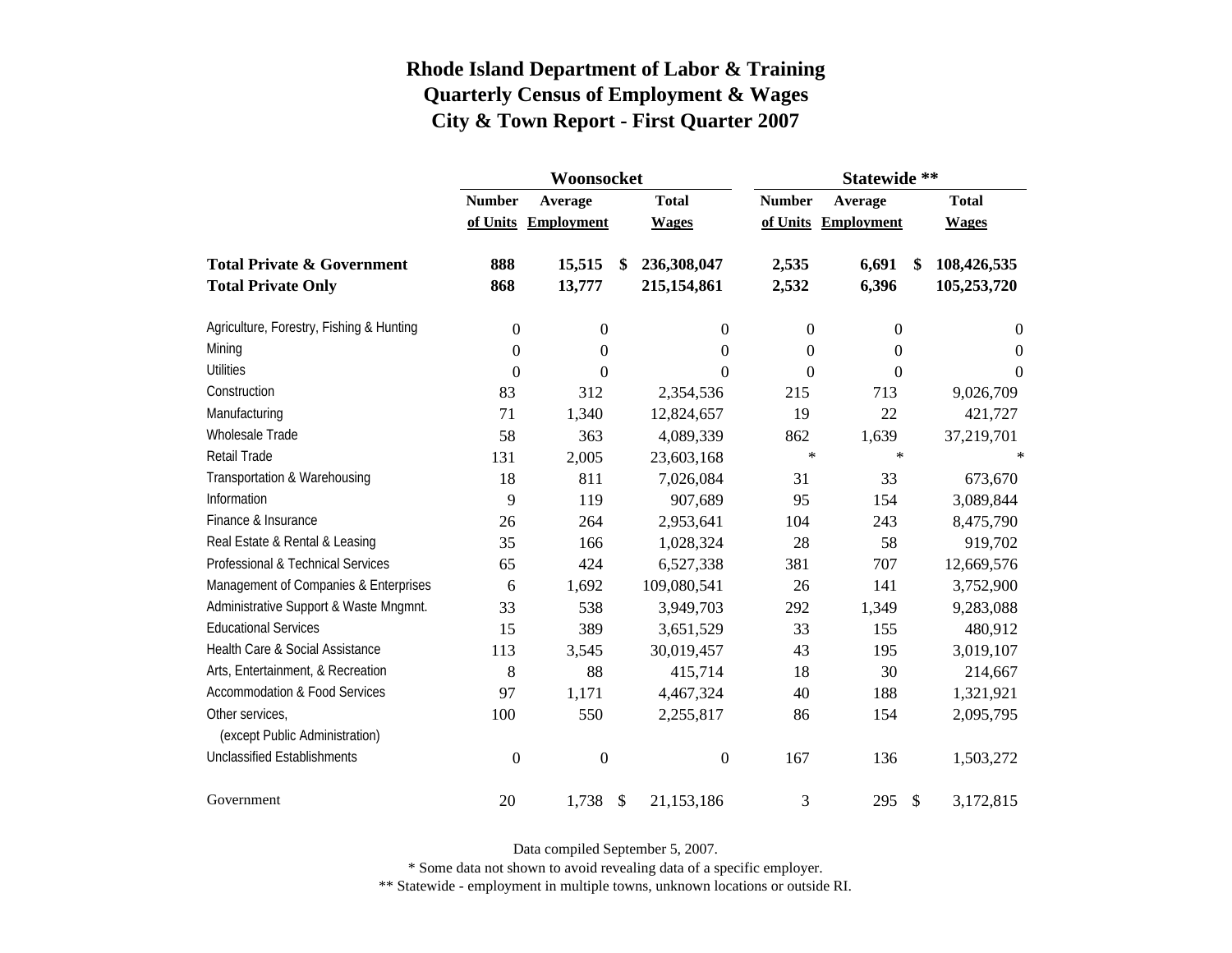|                                                   | <b>Bristol County</b> |                     |    |                  | <b>Kent County</b> |                   | <b>Newport County</b> |              |               |                     |  |               |
|---------------------------------------------------|-----------------------|---------------------|----|------------------|--------------------|-------------------|-----------------------|--------------|---------------|---------------------|--|---------------|
|                                                   | <b>Number</b>         | Average             |    | <b>Total</b>     | <b>Number</b>      | Average           |                       | <b>Total</b> | <b>Number</b> | Average             |  | <b>Total</b>  |
|                                                   |                       | of Units Employment |    | <b>Wages</b>     | of Units           | <b>Employment</b> |                       | <b>Wages</b> |               | of Units Employment |  | <b>Wages</b>  |
| <b>Total Private &amp; Government</b>             | 1,517                 | 14,478              | \$ | 120,670,639      | 5,752              | 80,582            | \$                    | 799,898,255  | 3,396         | 36,995<br>\$.       |  | 403,258,048   |
| <b>Total Private Only</b>                         | 1,482                 | 12,363              |    | 98,890,705       | 5,667              | 72,432            |                       | 699,942,484  | 3,304         | 29,814              |  | 292,080,574   |
| Agriculture, Forestry, Fishing & Hunting          | 6                     | 6                   |    | 19,424           | 11                 | 26                |                       | 85,487       | 48            | 171                 |  | 1,159,955     |
| Mining                                            | $\Omega$              | $\mathbf{0}$        |    | $\overline{0}$   | 3                  | 10                |                       | 115,233      | 5             | 38                  |  | 393,847       |
| <b>Utilities</b>                                  | $\theta$              | $\overline{0}$      |    | $\boldsymbol{0}$ | $\ast$             | $\ast$            |                       | $\ast$       | $\ast$        | $\ast$              |  | $\star$       |
| Construction                                      | 228                   | 836                 |    | 8,248,069        | 739                | 3,703             |                       | 41,808,468   | 409           | 1,752               |  | 17,607,737    |
| Manufacturing                                     | 133                   | 2,371               |    | 22,708,250       | 307                | 9,059             |                       | 134,295,260  | 98            | 3,147               |  | 59,643,750    |
| Wholesale Trade                                   | 99                    | 366                 |    | 6,335,643        | 449                | 3,107             |                       | 44,167,057   | 203           | 629                 |  | 7,679,889     |
| <b>Retail Trade</b>                               | 158                   | 1,421               |    | 8,055,823        | 742                | 12,152            |                       | 76,673,561   | 451           | 4,099               |  | 27,405,861    |
| Transportation & Warehousing                      | 22                    | 359                 |    | 2,230,887        | 144                | 3,158             |                       | 25,848,166   | 75            | 391                 |  | 2,314,688     |
| Information                                       | 25                    | 155                 |    | 1,730,276        | 75                 | 1,447             |                       | 19,101,680   | 52            | 672                 |  | 11,636,002    |
| Finance & Insurance                               | 53                    | 388                 |    | 4,850,123        | 339                | 5,329             |                       | 67,179,818   | 118           | 860                 |  | 16,150,730    |
| Real Estate & Rental & Leasing                    | 42                    | 89                  |    | 735,396          | 224                | 1,768             |                       | 14,325,082   | 138           | 647                 |  | 5,409,107     |
| Professional & Technical Services                 | 138                   | 281                 |    | 3,052,844        | 616                | 3,295             |                       | 53,032,205   | 413           | 3,064               |  | 46,587,140    |
| Management of Companies & Enterprises             | 8                     | 43                  |    | 581,715          | 28                 | 2,308             |                       | 42,826,221   | 25            | 514                 |  | 5,504,904     |
| Administrative Support & Waste Mngmnt.            | 92                    | 224                 |    | 1,608,482        | 341                | 2,837             |                       | 22,644,931   | 195           | 906                 |  | 7,923,785     |
| <b>Educational Services</b>                       | 25                    | 1,487               |    | 15,480,740       | 66                 | 1,274             |                       | 9,872,307    | 49            | 1,300               |  | 11,811,539    |
| Health Care & Social Assistance                   | 110                   | 1,998               |    | 13,895,741       | 504                | 11,325            |                       | 99,015,774   | 240           | 4,129               |  | 31,508,239    |
| Arts, Entertainment, & Recreation                 | 29                    | 238                 |    | 1,629,953        | 75                 | 688               |                       | 3,577,152    | 95            | 1,028               |  | 7,745,618     |
| <b>Accommodation &amp; Food Services</b>          | 126                   | 1,460               |    | 4,613,163        | 440                | 8,237             |                       | 29,830,644   | 348           | 4,856               |  | 21,337,552    |
| Other services,<br>(except Public Administration) | 185                   | 638                 |    | 3,088,308        | 545                | 2,685             |                       | 15,364,211   | 334           | 1,555               |  | 9,276,012     |
| <b>Unclassified Establishments</b>                | 3                     | $\overline{c}$      |    | 25,868           | $\ast$             | $\ast$            |                       | $\ast$       | $\ast$        | $\ast$              |  | $\ast$        |
| Government                                        | 35                    | $2,116$ \$          |    | 21,779,934       | 85                 | 8,151             | $\mathcal{S}$         | 99,955,771   | 92            | 7,181 \$            |  | 111, 177, 474 |

Data compiled September 5, 2007.

\* Some data not shown to avoid revealing data of a specific employer.